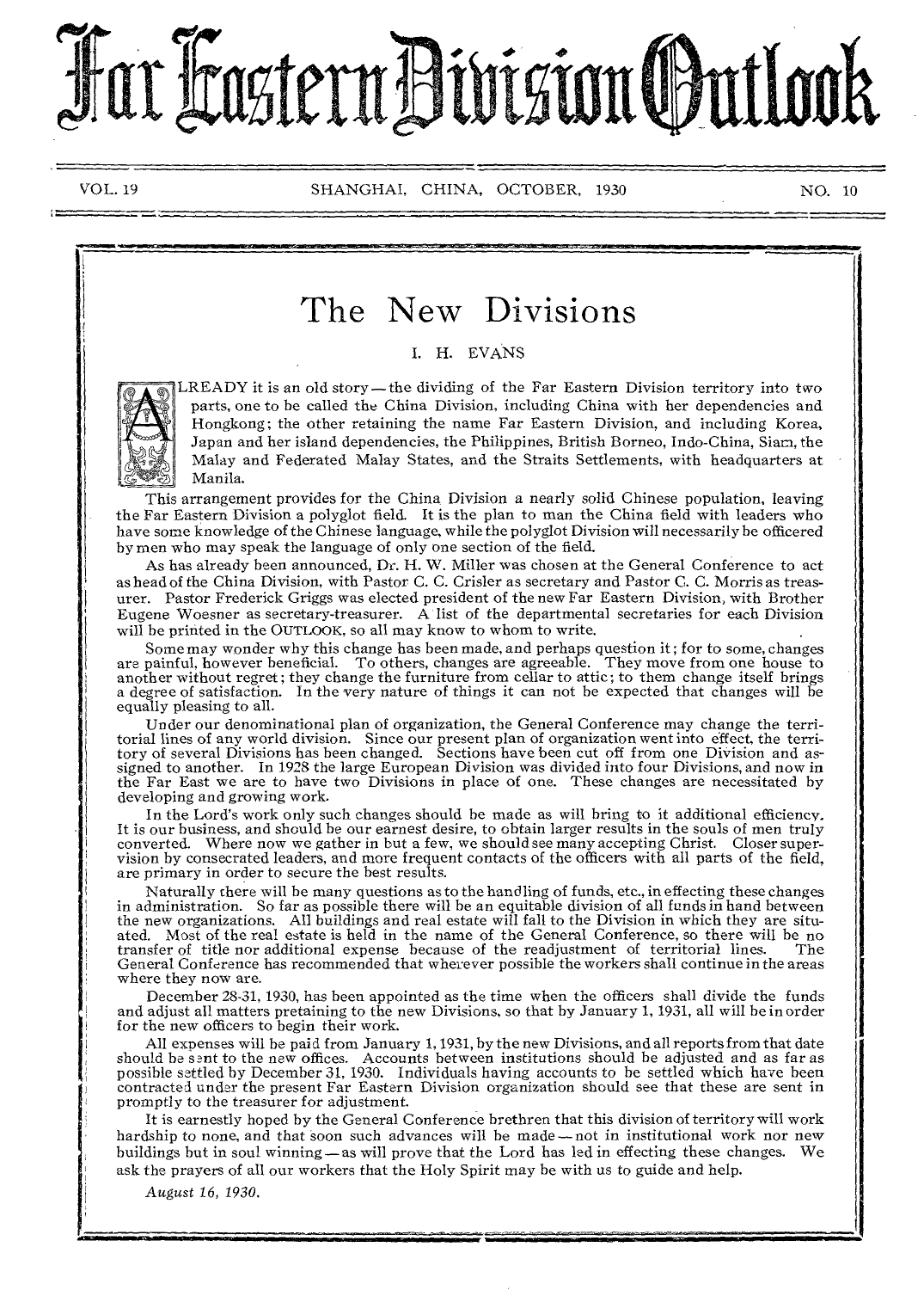# Note and Comment

#### SIAM

The following is an extract from a letter written by Brother Kon-Vui-loong, of

the Siam Mission: "I know you are interested in how our missionary work is getting on in Siam. We thank God that fourteen souls have been brought into the truth during the first two quarters of this year. Before, it took over a year to get such a number. Besides these, a goodly number are await-ing baptism. We hope we shall have a new era this year in soul-winning.

" We now have shop-to-shop mission-ary work *going* on — " Personal Evangel-ism. " This gives a lot of help to our aggressive work, and opens up a way to the people to accept the message. People are interested as they listen to the talks we deliver. We preach from the picture roll, of God and His creative handiwork; then, also with the picture roll, of the *signs* of Christ's second coming, and the recompense of both the righteous and the wicked. These appeal anew to the people, and more or less enable them to make their decision to become Christians. Nearly all the people to whom we go welcome us. By our personal contact with the people, and through the truth presented to them, we expect to reap some souls for the kingdom.

" We *want* your prayers to accompany our work here. We know the *end is* near as we see the present conditions in the world. May God help us to be more faithful in bringing this truth to our fellowmen in this place at this time. May the Lord use us in His behalf : this is my earnest prayer.

Brother Ku Hyuk-min, formerly of Singapore, has connected with the work of the *Siam* Mission recently, and is our first worker in Ayudhya, the old capital of Siam. Our prayers. will follow him, that the Lord may bless his efforts to build up a strong church in that old stronghold. *— Malayan " Notes of Progress. "* 

#### MEDICAL CONFERENCE PCDGS.

Attention is called anew to the importance of our sending in at once to Dr. A. W. Truman, General Conference of S. D. A., Takoma Park, Washington, D. C., U. S. A., orders for the report of the proceedings of the Medical Department dur-ing the recent General Conference in San Francisco. This report is to be published at cost, the circulation being somewhat limited. The price, three dollars gold, may be remitted direct to Dr. Truman, and orders should be forwarded at once, as the edition will be only large enough to fill orders received soon. The proceedings include many valuable papers on medical subjects, and will be prized by those who secure a copy of this report. 't he very best that was given during the important sessions of the Medical Department during the recent General Conference, appears in these published proceedings, and can be obtained in no other way than by subscribing in advance for a copy of the volume. And only those who remit early, are likely to be included in the number who receive a copy, inasmuch as the edition *is* to be limited to those actually subscribing.

#### AT THE YENCHENG COMPOUND

#### H. Romain Dixon

We are making progress with the work on the hospital building. We have nearly all the materials on hand now to roof it in, but lack about twenty or thirty thousand bricks. The doors and window sashes have not been shipped yet from Hankow, but if the war situation keeps clearing as it has been doing lately, we shall again have freight service on the railway and be able to have the doors and the window sashes shipped through.

We had a number of hot days after I returned, *notwithstanding much rain ;* but the days now are cooler, and I doubt if we shall have any more real hot weather. I think this summer here has been more trying, speaking only from a weather standpoint, than the past two or three. The nights have been so hot, that one could not rest well. The previous two summers the nights have always been fairly cool, with a breeze coming up through the night, but this year there was no breeze at night. and the atmosphere was oppressive and close.

*Sept.* 3.

#### A TRIBUTE IN REMEMBRANCE OF A TRUE FRIEND

#### (From " Mizpah")

Brother Blas Ferraren sends a note to the editor of *"Mizpah* " *in* appreciation of the late Elder S. E. Jackson. Brother Ferraren expresses his deep feelings and a sense of great loss in the death of this beloved brother and leader. Brother Ferraren writes that he learned many good lessons from Elder Jackson,

"One of the outstanding characteristics that specially impressed Brother Ferraren in the life of Elder Jackson, was his spirit of sacrifice in favor of the interests of the work of God. Elder Jackson felt in his heart our work here in the Philippines. He economized, *and* saved every cent he could save for the mission. When he went out to visit the churches, he ofttimes insisted on carrying his own burdens, and would not permit the *mission* to bear *any unnecessary* expense."

Brother Ferraren further testifies of Elder Jackson: "He knew me very well, and understood my weaknesses. I desire to see Elder Jackson with all the believers in the heavenly kingdom. May we learn lessons of trust and faith and sacrifice and untiring effort by his good life in Jesus."

# **.4**  SARAWAK

#### E. J. Johanson

During the month of July, Brother N. J. Hoetaoeroek assisted the church at Ku-ching in their "Big Week" Campaign. Prior to Brother Hoetaoeroek's visit, some of the brethren were rather dubious as to the outcome of such a campaign at this time, but a day and a half's work sufficed to dispose of all the books that ha'd been sent for this purpose. The brethren were sor y that they did not have more!

#### AN IMPORTANT COUNCIL IN MANILA

#### E. M. Adams

Beginning on July 24, a general meeting , of the Philippine Union Committee was held, necessitating *the presence* of the various fields, together with members of the committee who are living at the Manila headquarters. It was a pleasure to meet again Pastor H. P. Evens, director of the West Visayan Mission; Pastor L. 0. Pattison, director of the East Visayan Mission ; and Pastor *J.* 0. Afenir, director of the Northern Luzon Mission. The Lord has greatly blessed our council meeting, which had to do with planning to get through the year without loss, notwithstanding a limited budget. Special emphasis is being placed on close economy, on avoiding expansion involving heavy expenditure, and on bringing in the tithes. We feel sure that our decisions will result in strengthening our work in the Philippine Islands.

#### IN PEIPING FOR LANGUAGE STUDY

Reports have come to us from Pastor George J. Appel, superintendent of the North China Union, that Dr. and Mrs. Coulston, Miss Dunn, and Miss Larkey are already settled in Peiping, preparatory to taking up language study early in October. He writes further of plans for determining early on the location for the projected hospital-dispensary for that union, and as we go to press Brethren I. H. Evans, H. W. Miller, and Dr. E. F Coulston are joining Brother Appel in the search for a site.

Miss Josephine Holmes, who has spent a year in language study at Peiping, recently<br>
went up the Yangtze River with Dr. and<br>
Mrs. Butka and children,enroute to Yen-<br>
cheng, where Sister Holmes is to be sta-<br>
tioned for a time.

Brother and Sister C. D. Smith are still in language study in Peiping preparatory to service in the field.

# مم BRITISH BORNEO

#### E. J. Johanson

The annual meeting of the British Borneo Mission was held at Jesselton July 17- 23. It *was* hoped that Pastor W. A. Scharffenberg, of the China Branch of the Fireside Correspondence School, would be in attendance at this meeting from the first; but due to circumstances beyond his control he could not make the necessary connection ; he arrived in Jesselton the day after the annual meeting itself closed, but in time to attend a special workers' institute, and to visit our churches.

At British North Borneo the workers and, with but two exceptions, *their* wives, were in attendance throughout the meeting. In addition, there were .a number of Chinese and Dusun brethren and sisters. The Sabbath meetings were particularly well attended.

Three Bible studies were held each day, led by Brethren J. W. Rowland and E. J. Johanson. These meetings had all to be interpreted from English into two dialects of Chinese-Hakka and Mandarin, and into Batak and Dusun, Next year, the Murut language will probably have to *be* added.

The Lord's presence was felt throughout these meetings. An excellent spirit was manifested by all. The workers re-turned to their field with a stronger determination than ever before to allow the Lord to have His way in their lives, that they might be really fruitful in service for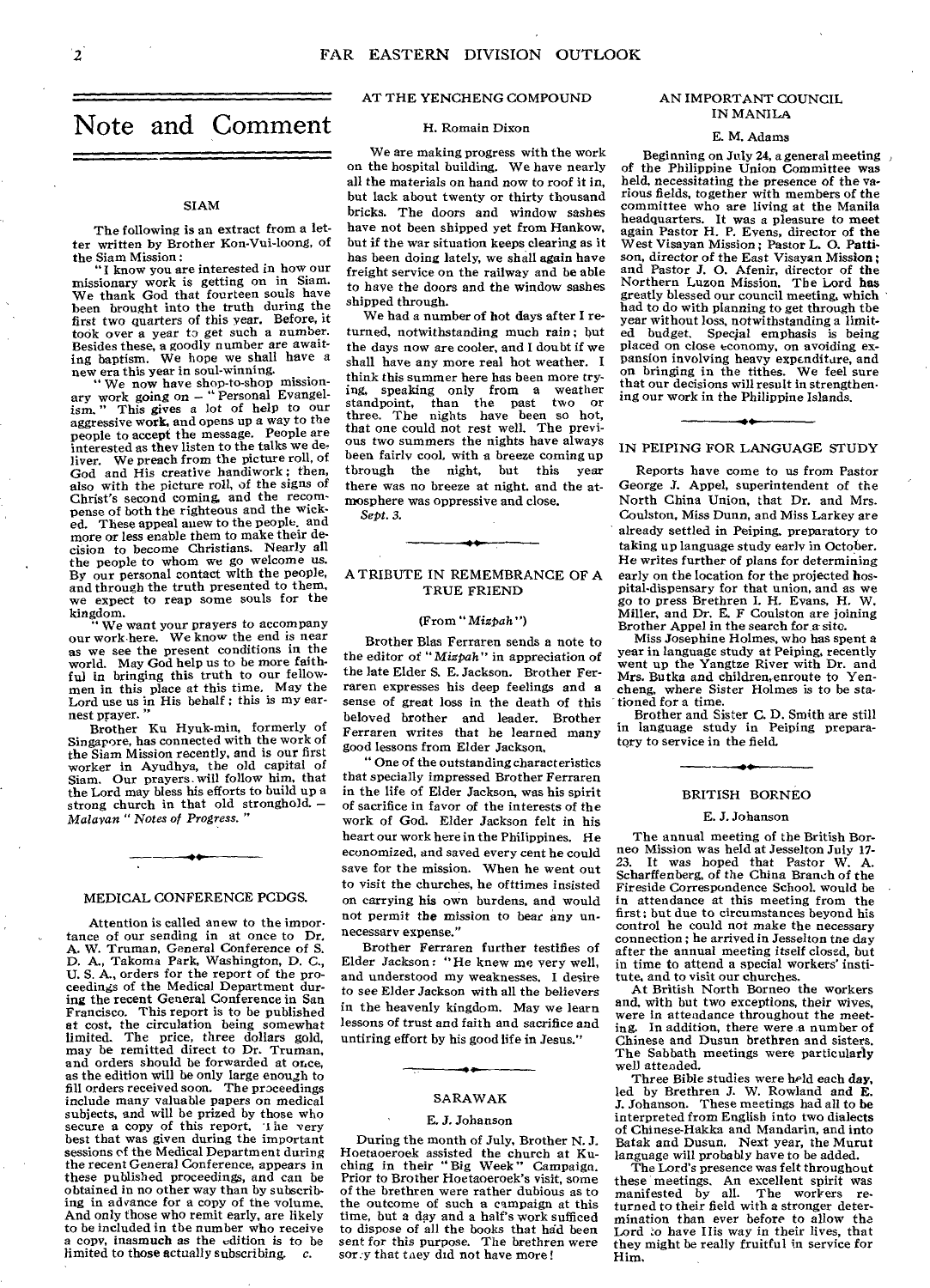# General Reports from the Field

#### *THE SECRET*

*Men wondered why, in summer heat. The little brook with music sweet Could glide along the dusty* way, *When all else parched and silent lay.* 

*Few stopped to think how, every morn,*  The sparkling stream anew *war born In some moss-encircled mountain* pool, *For ever sweet and clear and cool.* 

*A life that, ever calm and* glad, *One melody and message had — " How keeps it so," man asked, "when I Must change with every morning sky ?"* 

*Ah ! if men knew the secret power That gladdens every day and hour,*  Would *they* not change to song *life's care,* 

*By drinking at the fount of prayer? —James Buckham* 

#### **IN SHANGHAI**

ON the eighteenth of September, according to plans laid following the close of the General Conference session, Pastor and Mrs. I. H. Evans and Dr. and Mrs. H. W. Miller and son Clarence returned to Shanghai. Accompanying them was Miss Abbie Dunn, under appointment for Bible work in the Central China Union. Sister Dunn left the twenty-third for Pieping, where she will engage in language study preparatory to service in the interior. With the party from the States were Mrs. E. W. Miller of Shanghai, and her mother, Mrs. F. C. Gilbert, who has come for an extended sojourn in this city with her daughter. Many were at the pier when these friends came in. It seems much more like old times at the Division offices, with Brethren Evans, Miller, Barrows, and others meeting with the workers morning by morning during our worship hour. On Sabbath day, the twentieth, Pastor Evans told of providential advances made by Seventh-day Adventists in many lands during the past forty or fifty years, and particularly during the past three quadrenniums. God is going before us, preparing the way for a quick work in the closing days of earth's history. We may gather courage as we see His mighty leadings in Far Eastern lands, in Africa, in Europe, in North, Central, and South America, in the Indian field known as Southern Asia Division, and in Australasia. There is not a section of the earth, but what

may be warned very quickly by representatives already stationed at strategic points, if only we have the help of the Holy Spirit and the active support and co-operation of our loyal and self-sacrificing brethren and sisters in the homelands.

In Shanghai the past few weeks we have had the pleasure of hearing first-hand reports, of the General Conference session from a goodly number who have been in attendance. The first to give a clear and inspir-ing review of the spiritual ing review of the spiritual<br>phases of this wonderful<br>gathering of God's people, was of God's people, was Dr. A. E. Clark, of the Telugu Mission, South India, who stopped over a few days in order to visit Professor and Mrs. C. A. Carter, of Central China. Soon afterward we had with us Pastor Flaviano Dalisay, of Manila, P. I., and various others on their way back from the Conference. Among these were Pastor Frederick Lee and Dr. and Mrs. Paul. Brother Lee gave us further presentations of various features of the Conference meetings, and brought us a message of faith and courage. Then came Pastor H. C. Shen, director of Kiangsu Mission ; Brethren H. W. Barrows and L. V. Finster and Miss Bessie Mount of the Division offices ; and now yet others of the officers and workers stationed at headquarters, including Pastors Evans and Miller.

We have had indeed a feast of good things in Shanghai the past few weeks —many recitals of God's marvelous leadings in connection with the Advent movement. Surely we may go forward with assurance ; and even the dividing of Far Eastern territory into two world sections should bring increasing strength, and mark the beginning of an ingathering of souls from these lands of Far Eastern Asia greatly in excess of anything that has been witnessed<br>hitherto.  $c$ . hitherto.

#### FROM BROTHER BUZZELL

AN encouraging word has come to us from Brother A. B. Buzzell, of<br>the East Kweichow Mission. the East Kweichow Mission, Kweichow, under date of September 2, as follows : " A week or so ago we had a large gathering of people here, and had a four days' meeting. Thirty-two of these good people were baptized, and are now happy in the truth that we all love so well. The Lord is blessing us here, and His work goes onward. We hope to reach our goal of a hundred baptized this year."

## NORTH SIAM

#### A. P. RITZ

WE are of good courage and glad to be here, although we might get a bit lonesome at times if we weren't busy. We were here over two months before speaking to a European. Since, however, all of the workers from the other (Presbyterian) mission have been over. They are very friendly, and thus far appear very liberal towards our locating here.

We now have a class of four girls coming for help in their English. This gives us more contact in getting Siamese, and we plan to give them Bible studies as we can ; and thus we hope to be able later to start a small Sabbath school.

We are laying plans for opening a reading room, with literature in the Lao, Siamese, Chinese, and English languages. This will give us an opportunity to become acquainted with the people, as well as to get our books and tracts before them. Our shipment of about 120,000 Lao 'tracts, on twenty-four subjects of our message, has just arrived; these we want to give out in a systematic manner. These tracts were made possible by a very generous special gift from Elder and Mrs. E. W. Farnsworth.

The people seem very friendly, and we are more than anxious to get soon a working knowledge of the language, so we may begin real work. But the Siamese language is not easy. So we ask an interest in all your prayers, that the Lord may bless our efforts. We desire nothing more than to surrender our hearts to God that He may use us for the work He could have done in this field. — *From Malayan "Notes of Progress."* 

## FROM PASTOR M. C. WARREN

I HAVE been kept busy attending meetings in the North Pacific Union. I think they gave me more work at their annual camp-meetings than was for the good of the people, but I did not feel free to refuse to take services assigned me. I am leaving Monday for the Portland camp-meeting. Then there follows a camp-meeting at Auburn, and then a small meeting at Eugene.

I note in my *North China Herald*  that conditions in China are not now favorable.

*Chico,* Calif., *Route 1, Box 16::.*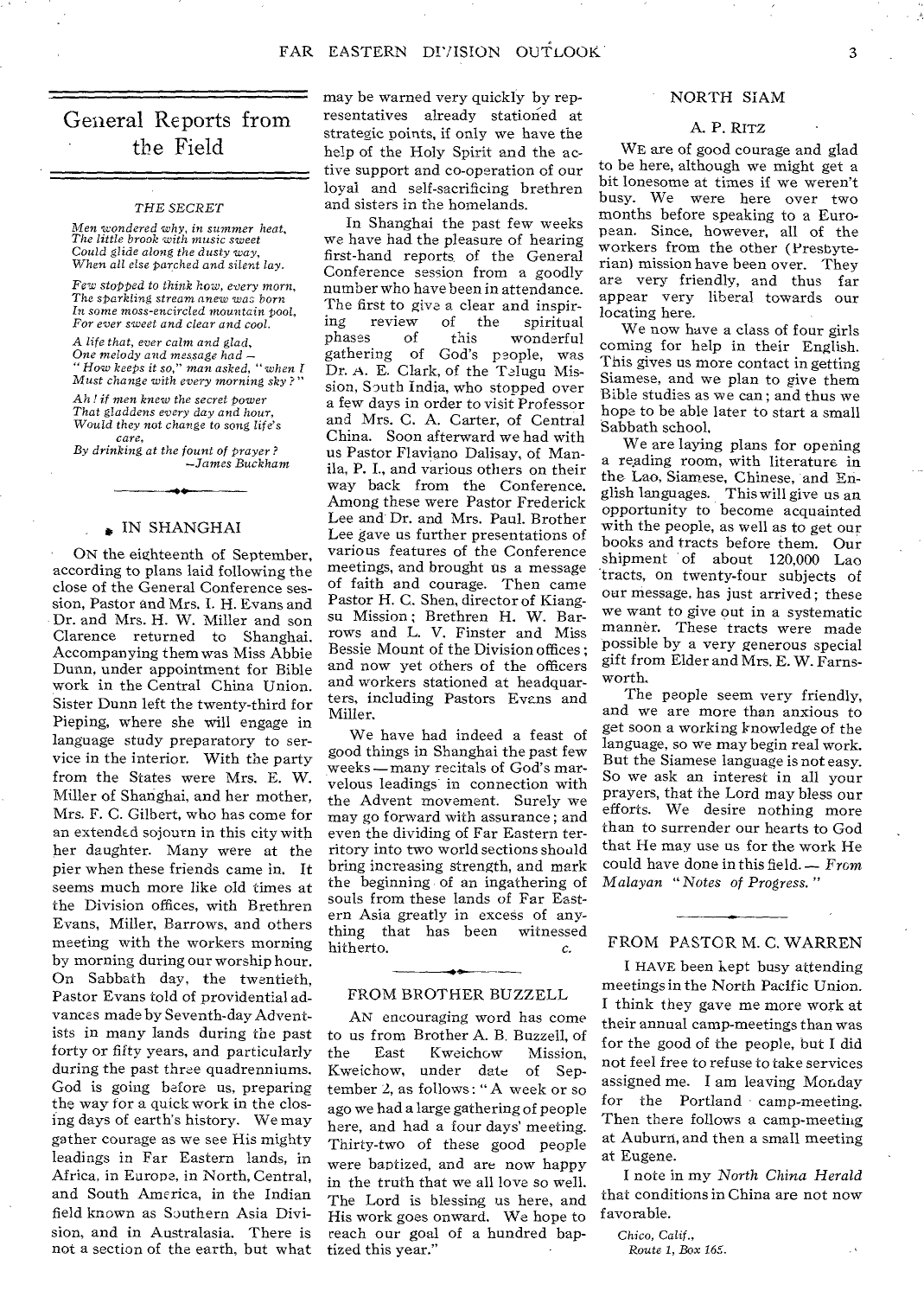# THE MALAY STATES MISSION

## L. B. MERSHON

LAST Monday (June 23), I went to Ipoh, where I baptized two. One of these was a woman who cannot read, but her grasp of the truth was surprisingly excellent.

Before leaving for Ipoh, Brother Nallaiah told me he had ten Telugu people who would be ready for baptism on the 28th. After my arrival home, we began to have meetings with them. Eighteen presented themselves to be examined, and we accepted eight of these,— five women and three men. One woman and two men are out of Hinduism.

Out of the forty down at Sungei Besi, we accepted five. One of these was the minister of the congregation down there. He and his wife were baptized. Another man and his wife and a single man were among those accepted. The rest of the people are having difficulty over the Sabbath with their manager. First, he let them have the Sabbath without thinking much about it; but when he found that Sabbath to these people is Saturday, it made a difference, and the matter is still pending. We are praying that they may get their Sabbaths free, and still be allowed to retain their work.

I am interested in this minister. He is supported entirely by coolies on the rubber estate, and they seemingly are willing to continue their support of him as their spiritual leader on the estate. Brother Nallaiah and the Telugu brother, Brother Isaac, will continue to go each week and will use this new man as an interpreter. It seems marvelous in my eyes, the way the Lord has opened up this place to the proclamation of the truth.

We had three from the Kampong Attap effort, and three from the Sungei Besi tent effort.

This past week, we have baptized twenty-one: two at Ipoh. and nineteen here at Bukit Bintang Road, Kuala Lumpur. These, with the six at Penang, make twentyseven for us for the first half of 1930. This is three-fourths of our whole total for last year.

We begin our Tamil effort at Sentul next Sunday night (July 6). Brother Arokiasamy has been spending his time visiting the people in that section, handing out tracts and selling a few of our books and pamphlets, and advertising the meetings soon to follow. He has found a number who are interested and will come out to hear. Our permit to use the ground for the tent has been long in coming, but we have made a number of friends as we have had to visit and meet with different men who had to be interviewed prior to securing the use of the ground. The delay may not be much of a disadvantage after all.

The Kampong Attap effort continues to grow more interesting. Another family has begun to come to the meetings on Friday night. The Sabbath meetings continue to be well attended. We are reviewing some of the more important points that we have gone over. During the past quarter, we have had a trial of the Investment boxes. We received \$ 19.72 *Straits* for one quarter's work. Our friends who have not yet united with the church entered into this heartily. I think the Investment plan has come to stay in the Bukit Bintang Road church. We are trying to get the other churches to plan for and use it.— *L. B. Mershon, in Malayan "Notes of Progress."* 

## COCHIN-CHINA

IT is definitely planned by us to put to work at least six good colporteurs as soon as the Malayan Seminary closes for vacation. Full permission has been granted for the sale of our literature in Cochin-China. It is very possible that Indo-China offers some of the best canvassing territory, as it has been worked but little. One of Cochin-China's great needs is a French colporteur. Wonders are awaiting the book work in this field in French, Chinese, and Tamil. In Saigon there are thousands of Indians who read French or Tamil, and who are waiting for the hope of the truth to be brought to them. Most of these Indians are of a good type.

It is now possible to give the Annamese people their Sabbath school lessons in their own tongue, the first of which was translated last week. We hope that it will soon be a real necessity to have many copies of the Sabbath school lessons in Annamese.

It is our aim to be able to give Bible studies in Annamese by the first of January, 1931.—R. *H. Wentland, in Malayan "Notes of Progress."* 

# LETTER FROM DR. J. N. ANDREWS

*Tatsienlu, Szechwan, China. August 12, 1930.* 

*Dear Brother Crisler.*—

BROTHER EFFENBERG and I have just returned from a round of twenty days in the Eastern Tibet region, and I find your letter with the several General Conference *Bulletins* here. We appreciate these much. We are all reading them, and shall continue to do so on the road to Chungking, from whence I shall mail them to you.

We had a good time on the trip. We went up to Tailin, on the North Road (Ga Ta, it is called on some maps), where is a large lamasery, and attended a religious festival there. We gave out much literature, and also had lantern talks in the village. On the way up we had stopped overnight at a small lamasery, and were able to show the slides inside the lamasery grounds, with a *Living Buddha* watching, through Brother Effenberg's field glass, from the veranda. We found a man there who had read all the tracts through.

After Tailin, we went to Dawu, where is another large lamasery, and stayed there about four days. A Chinese magistrate is located there, We had many patients to look after, and gave out a great deal of literature, and had several good meetings. The country is a bit apprehensive now, as many Chinese troops are moving up to Kanze to attack a powerful lamasery which has never been under control by the Chinese. and a few weeks ago broke forth and burned a Tibetan village which is under Chinese rule. There may be quite a turmoil up there before it is settled; for the priests are numerous, rich, and well armed. I have visited the place in times past.

Brother Effenberg, Robert, and I expect to start down day after tomorrow, 14th of August, for Chungking. From here we hope to find someone to whom to entrust my son Robert, for his trip to the Far Eastern Academy. I think he should get to Shanghai about the time of the opening of the school. We shall try to telegraph, of course, what boat he is coming on.

Probably with the Division smaller now, and with less ground for our geteral men to cover, West China may still be granted a Union meeting next year. We had thought that the meetings would be regular again, after tnis long interruption.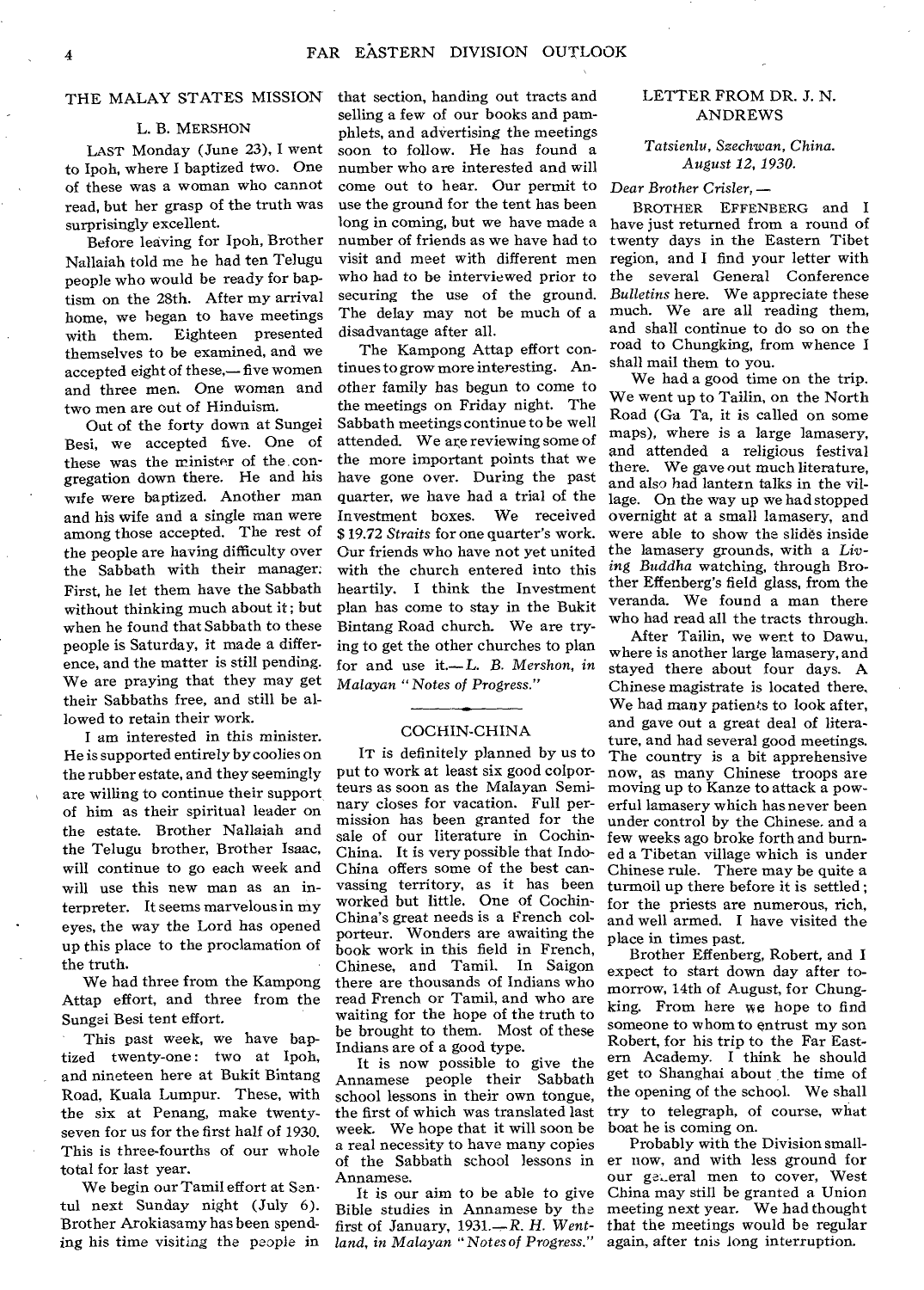# BRITISH NORTH BORNEO

#### J. W. ROWLAND

*(Synopsis of annual report rendered by*  the director of the British Borneo *Mission, Pastor J. W. Rowland, during the meeting held in Jessselton, British North Borneo, in July, 1930)* 

WE have met once more in the capacity of an annual conference. God has in store for us great blessings. As we look about us and see the condition of the world, we know we are nearing the time when our Lord will come again to gather His people. We thank God that He has given us a knowledge of truth, and that He has been merciful to us and spared our lives. We thank Him also that He has overruled things that seemed about to destroy His work.

British North Borneo is a large place. • There are many tribes yet waiting to hear the truth. God has raised us up, that we should go to every tribe and tell them of the coming of the Lord. The time has come for us to arise and do a great work in the power of God.

We should study carefully the work of Jesus. He did not wait for the people to come to Him. He went to them, — into the fields, the market, the temple, the home, opening to the people the truths of God's word. So we are to go, each one. Our talents may be few, but if consecrated to God, we shall have fruit—souls won for the kingdom.

We rejoice to see the truth making headway among the Dusuns. Now we have believers at Tenghilan, where we had none a year ago. At Kitabu we have a company about ready to be organized into a church. From the hills back to Innanam we have those who have turned away from their heathen practices. For the love of this truth they are walking from their villages twenty miles away to attend the Sabbath school.

Word now comes from the Murut district that there are those of this tribe ready for baptism. We know that the God who can bring the first fruits to ripen can give an abundant harvest in days to come. For this reason we rejoice in the prospect of many souls yet to be gathered from among the Muruts.

During the year 1929 twentyeight were baptized and received as members, - twenty-one Dusuns, six Chinese, and one Batak. We rejoice to see these new believers, but we can not be satisfied with meager results. The time in which we live demands that we press forward.

" The Holy Spirit awaits our demand and reception," and God will give it to all who obey. He is calling for a full surrender of all to Him, to be used for His glory. Our strength, our time, our talents, our all, He will multiply if we yield all to Him.

As in the time before the flood Noah by faith followed the commands of God and prepared to save himself and his family, so we are to take the Word of God by faith, and keep all the commandments, that we may not only save ourselves and our families, but all who shall believe from every nation, kindred, tongue, and people. Shall we not all at the opening of this conference surrender our hearts to God, that He may use us in a mighty way to glorify His name in the earth.

### A COMMUNICATION FROM

#### PASTOR J. W. ROWLAND

# *Jesselton. British North Borneo, August 17, 1930.*

*Dear* Brother *Crisler,* —

THINKING that the readers of the OUTLOOK would be interested in a small report of the work in Borneo, I will send in these few lines. The work among the Dusuns is moving on, and the Lord has added His special blessing to it. At the beginning of the year, there were certain things that came up that seemed would hinder the work, but God in His wisdom has overruled in our favor.

We were made happy last Sabbath and Sunday when twenty Dusuns were baptized at our Menggatal and Kitabu stations. Some of these have been studying for some time and others not so long, but all seem to have a very good knowledge of the truth, and to have gotten that spiritual touch that is the all important thing, that renewing of soul that is the heart of the gospel. Many souls said they were ready to die for the truth they had heard. This is the spirit that will lead them to keep loyal to the faith. We like to hear such testimonies.

Some of these believers live twenty miles from the nearest Sabbath school, but they have been coming. They leave their home at three o'clock in the morning in order to arrive at the Sabbath school at nine. They attend the Sabbath school and service, and then start home, arriving late in the evening. It has done my soul good to see the faith of these dear people.

Already the Dusuns baptized dun. ing this year are within two of the total number of Dusuns baptized last year. We are hoping and praying that we may have a large harvest of souls this year.

Many of these believers have been won to the truth by the simple means of giving them some aid in time of sickness, — that is, their first interest was awakened by these kind acts, They have stated that they are able to see among the believers a love that they do not see anywhere else, and they have been convinced that this is from God. The result has been that they have put aside their bad habits of drinking, the use of *siri,* and the eating of unclean and unhealthful things. The gospel has made them clean inside and out. Their hearts and minds have been cleansed by the power of the Spirit of God.

Some of these brethren and sisters have gone through much persecution in order to live the truth, and their steadfastness has resulted in bringing their enemies to acknowledge the power and value of the truth. The seed of the Word will not return without accomplishing that for which God gave it. We ask an interest in the prayers of all our brethren, that God may be glorified in this dark place.

*(Signed)* J. W. ROWLAND.

# FROM BROTHER HENDERSON

I HAVE had most interesting personal experiences recently. I think I have written you, before of my interest in Admiral —— (Chinese). He has read "Hope of the World , " " Desire of Ages", and "Great Controversy , " and I have a letter from him asking me to send in his subscription to the *Signs Weekly.* At present he is reading "Bible Readings. " While writing this, a letter just came from the Admiral enclosing an article on " Vegetarian Diet" which he has written for the *Signs.* 

There are several other men here in town who are reading our books Some of them are foreigners, and some Chinese. One man read "Hope of the World " last week, and is now reading " Desire of Ages. " I have a number of Russian books out also.

Mukden, *Manchuria, August 20*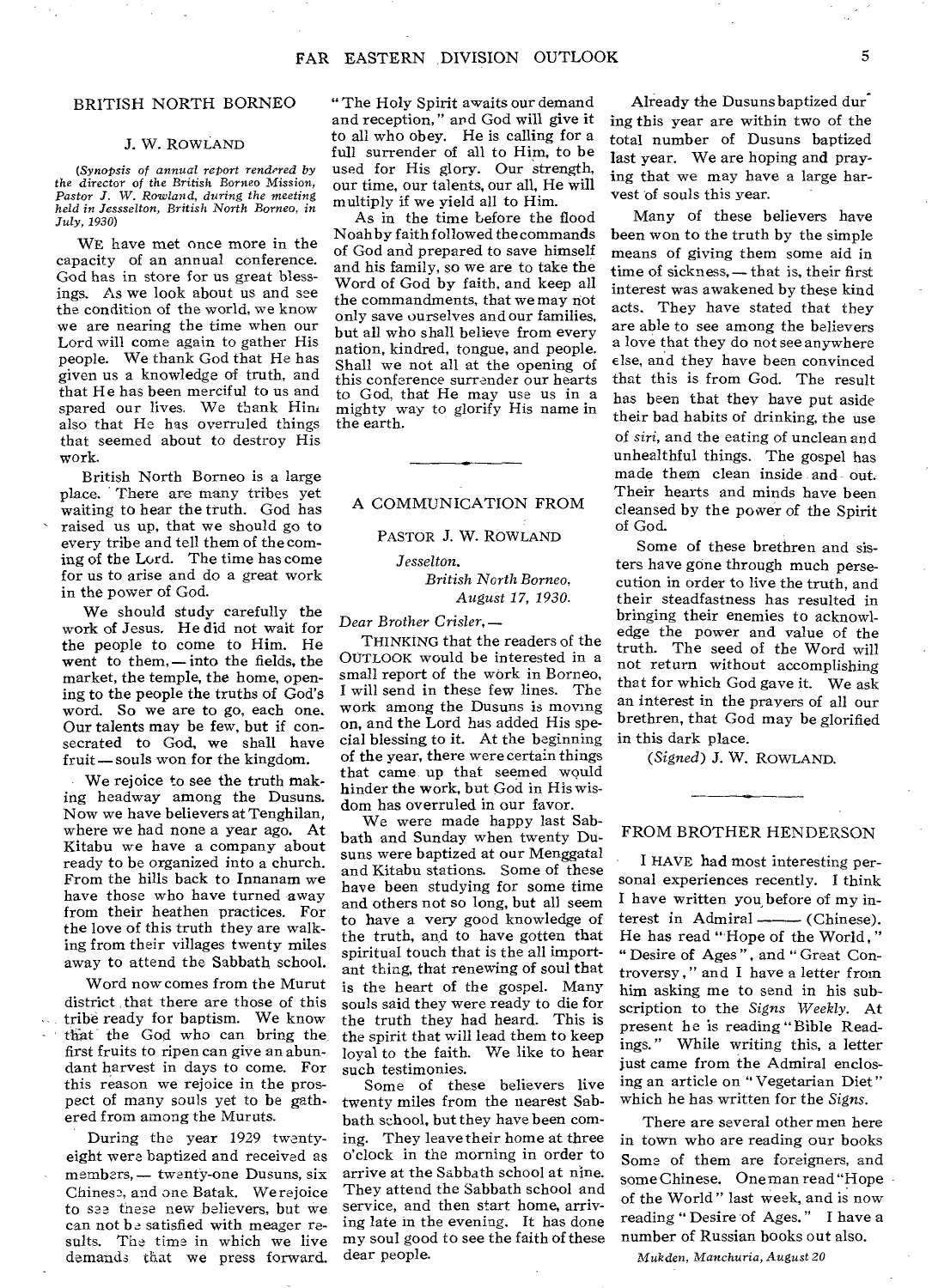# ON THE WAY OUT FROM

# **SHENSI**

### E. L. LONGWAY

WE had two deliverances from bandits on the way from Sian to Tungkwan. Motorbuses run from Sian to Tungkwan and return. On account of the unsettled conditions the buses run in a caravan with a military escort. The day we came back there were nine passenger buses, and another car with twenty-five men armed with automatics as guard. When we drove into a small town called Ling Kow, not quite half way to Tungkwan, we were, *surprised* to hear shooting, and all the cars came to a standstill. It proved to be a gang of some twenty or thirty bandits. They shot the tires from the first car, compelling it to stop ; and of course all the other cars came to a stop behind it. Our guard was some distance in the rear, as one of the cars had developed ignition trouble and could not keep up. The bandits began to rob the people on the first car, keeping up a scattering fire all the time to frighten the passengers. We were in the third car from the front; and as soon as we took in the situation we decided to make a run for it. Lo Kwoh-fah and Beh Sheng-ghie and their families, returning to Honan, were traveling with me. We hurriedly got down from the car and dodged down a narrow alley to the west of the road. We pass d through the village and up onto an elevation, and from there we could see the military escort come up; ready for battle. I did not know that Chinese soldiers could be so brave. They alighted from their car and came down through the street at a run, shooting all the while. That was too much for the bandits, and they fled. In the meantime they had thoroughly looted the first and second cars in the line. After patching up the tires of the leading car, we started on again, and between Hwachow and Hwa Ying Miao we were fired on again by a group of bandits who were hiding in a field at the side of the road. But as it was open country the cars did not stop, with the exception of the armed guard. No one was hurt, and we ware thankful for the protection of the soldiers.

We rode on military trains from Shanchow to Chengchow, and from Chengchow to the second station north of Yencheng. There was a fierce battle on at Yencheng at that

time. We could hear the cannon and machine guns from where we were that night, and the next morning saw scores of frightfully wounded soldiers coming back from the front; so we decided it would not be best to try passing through the lines at Yencheng. Brother Beh and the women and children had been left in Chengchow. After a short wait, we found that an armored train was leaving for Linying. The commander allowed us to ride back to Linying with him. There we learned that it was comparatively quiet at Hsiao Yao and talked with a postal courier who had just come in from Yencheng by that route ; so we hired a wheelbarrow for our baggage, and started. Late at night, just at dark, we reached the front lines. We stayed with the family of a church-member there, and in the morning he escorted us to another village where we have members. Here we made arrangements with the Northern forces so they would not fire while we were passing through the two */i* of "no man's land." Then after prayer we started. What a relief it was to get across that two */i* of open country and see the smiling face of another brother who lives in a little village just outside the walls of Hsiao Yao ! He assured us that we had nothing more to fear, as from his village right up to the wall of Hsiao Yao the road was sheltered, and could not be seen from the wall. After some careful questioning by the soldiers on the wall, we were allowed to enter the village and visit our chapel. We made only a short stay of about an hour, and started for Yencheng, traveling south of the Sha River. Our troubles were over, and how glad we were to reach the compound just a little after sundown on Friday night, —just eight days from the time we left Sian. Surely the Lord is good and honors our faith in Him, fulfilling all His promises on our behalf.

My faith has been much strengthen ed by the providences and experiences of the past three months.

The book work has suffered somewhat on account of conditions, but our sales for the first half of the year are some \$ 3,500 *Mex.* ahead of last year. We have hopes that things willimprove and that we shall not be hindered from getting into the field this fall.

### FROM DR. L. H. BUTKA

FROM a letter written by Dr. L. H. Butka, of Yencheng, Honan, we glean the following :

"We have had it quiet here for a couple of weeks, and everyone seems happy to get a rest from the noise of big guns.

"The weather has been warm, but our ice has held out, and we are all well, except Ramona. She has been sick for some time, and we may have to send her out. We do not like to leave until someone can come up to help look after the nurses.

"We have many officers here in the hospital, and they are all very friendly. We have sold them over one thousand books.

"Brother Dixon came back yesterday, and brought us some needed medical supplies. We had been out of adhesive and gauze for only one day before he came. Thus the Lord continues to keep us in needed supplies."

*(Note :* Dr. *Butka has since brought Miss Ramona to the Shanghai Sanitarium, where she has received help. The Doctor has now returned with his family to Yencheng. In has been a great pleasure to have him and Sister Butka and the children in* our *Shanghai compound for a few weeks. —* 

## NEWCHWANG, MANCHURIA

BROTHER ERICH AURICH writes as follows, under date of September 7; "This spring we moved to Newchwang (Yingkow) to open a new station. During our stay in Mukden last winter, the Lord blessed the work, and eight were baptized. One of these is now attending our mission school, preparing for service.

"We pray that the Lord may bless our work in Newchwang, and that we may gather much fruit."

# THE BOOK WORK IN SOUTH CHINA

BROTHER R. M. MILNE, field secretary of the South China Union, writes: "The Lord has blessed us with good sales in our literature work thus far this year, and we thank Him for it. The ' Key to Health' has sold very well, and we expect still larger sales for it if ever the interior opens up. War through Kwangsi and Fukien make travel well-nigh impossible."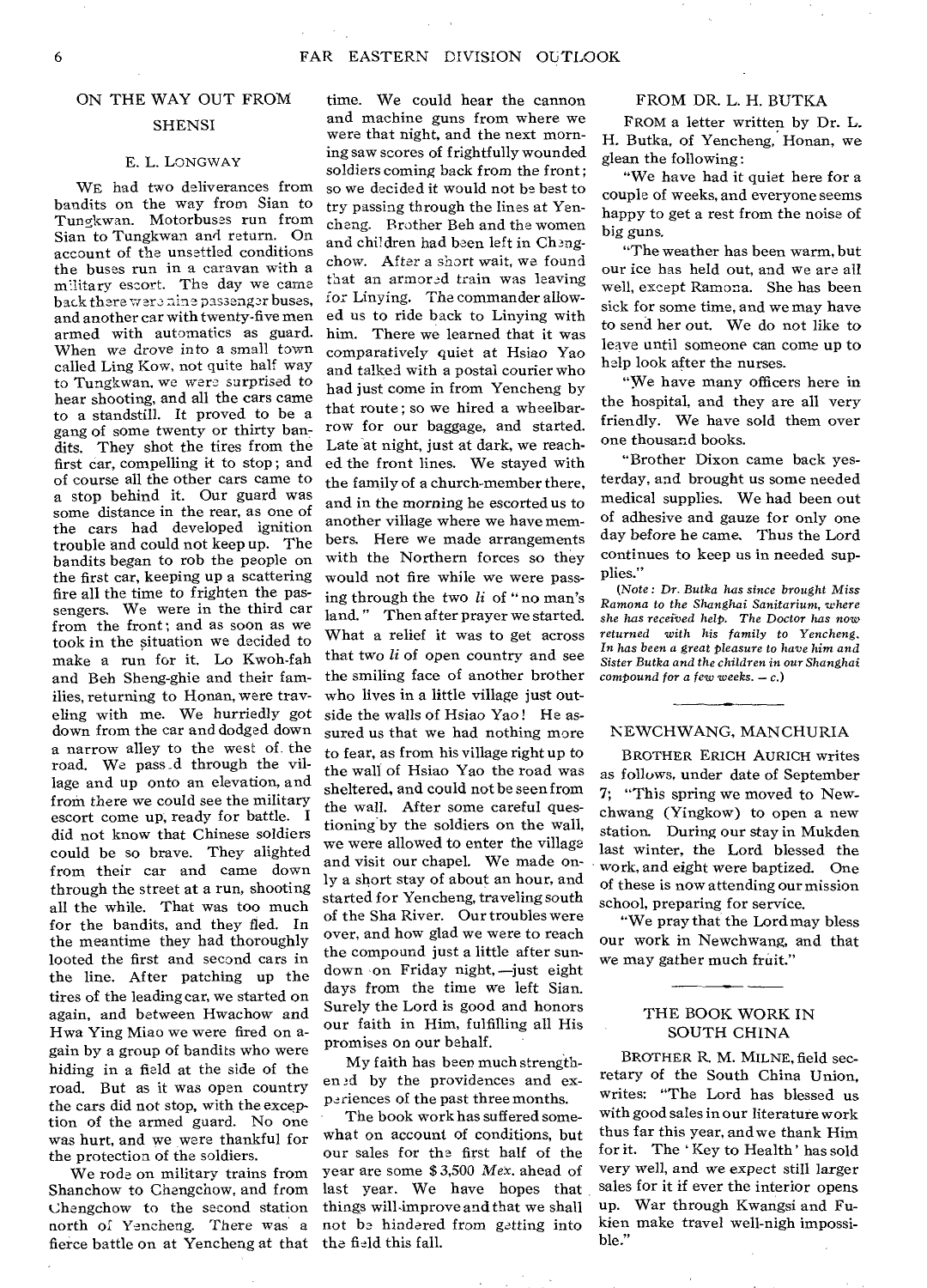# FROM PASTOR J. J. STRAHLE

PASTOR J. J. STRAHLE writes from Forest Lake, Minn., U. S. A., under date of August 31 :

" We were happy to hear from China, but sorry to learn of troubles that have come to our people over there. We have seen articles in the papers from time to time regarding uprisings, especially in Hunan. We hope the Central Government has been able to cope with the situation.

" It is sad indeed to learn of the death of some of our brethren through persecution.

" Mrs. Strahle and I were down to the Iowa camp-meeting and enjoyed our stay there. Conditions are rather hard here in the States. The drought has done great damage ; this, with financial depression, and unemployment of many workingmen, results in a situation such as has seldom been faced by our brethren in responsibilty who bear the burden of passing on the money that should go to mission fields. The Mission Board is facing a critical time. Several conferences here in the homelands are laying off some of their workers.

" We are spending a little time at Forest Lake, and later I shall be in attendance at the Autumn Council of the General Conference Committee, appointed for October 28 to November 4, in Omaha, Nebr., prior to the transfer to The Northern European Division, as voted at the recent General Conference. We are praying for the success of the work in China and the Far East."

# MORO LITERATURE

## F. L. CHANEY *(in* " Mizpah ")

WE have now a translation of the book of Genesis into the Moro dialect spoken at Lake Lanao, although it has not yet been printed. During the last Carnival, I came in contact with a young Moro named Maradi Dipatuan, who is studying for the medical course here in Manila, and arranged with him to translate the Book of Genesis into the language spoken by his people. He did it in a very short time, and the manuscript was taken by Mrs. Chaney to Lake Lanao to be looked over, and corrected if necessary. Mrs. Chaney reports :

"I nave made contacts with a number<br>datus, and have addresses to of *datus*, and have addresses to which to send Bibles and literature. The manuscript was presented to a large company of men to-day,— *datus,* [chiefs], *kali*  [lawyers], and two *punditas* [literary men]. They wanted me to add the beginning as it is in the Koran, but I told them if it were printed it would have to stand as it is now. The story could not be altered. but if there were any grammatical errors I wanted them corrected.

"They all know Maradi Dipatuan, and are satisfied with his translation. He has made it very simple, I find, as I hear it translated back into English; but the essentials are there. All this has taken me hours of time.

"The fight at Tugaya was finished this morning, and the cotta [native Moro fort] taken. No doubt you have read it all in the papers. Dansalan was an excited town all day yesterday. We heard the sound of guns or rather of the stokes-mortars, while we were sitting on the front porch of the club. The American officers and the Filipino constabulary came back this afternoon, with only one man slightly wounded. What happened to the Moro outlaws in the cotta nobody knows, as they slipped out last night through the underground runway.

# THE WEST VISAYAN, (P. I.) ACADEMY ENTERPRISE

ستخد

# H. P. EVANS (in Mizpah)

TWO pairs of workers are busy visiting the churches in behalf of this cause. Pastor Same and Brother Pedro Diaz are in Negros. They began at San Carlos in the north and are showing their beautiful pictures in every church, till they are now, August 26, at Silay. Their pledges from these churches total more than two thousand *pesos* (a thousand dollars gold).

The other group is composed of Brethren Remigo Cahilig and Jovita Naranjo, but recently the latter has been replaced by Brother Nicholas Roca, who has been invited to give a few months to the work of the campaign. Brother Naranjo will now be free to plan definitely for the Harvest Ingathering campaign in October.

These brethren are visiting all churches of Panay and Romblon. So far they have covered all the churches of Iloilo Province, except Jaro, Tastasan and Iloilo city. They also have received more than two thousand pesos in cash and pledges thus far. West Visayan workers alone pledged fourteen hundred *pesos.* 

Everywhere the plan is glady received. And when 3,700 believers unite their interests and efforts in one cause, the goal is sure to be reached.

# EAST SIAM

THE opening of the railway to Ubon (Ubol) was a history-making event in Siam. The first train carried government officials, princes, and priests. Buddhist ceremonies were celebrated at each station on the way; and wholesale baptism of the people at the stations took place, administered from the train window by the high priest, who was brought along for this special work. The opening of this railway was also a history-making event in the advancement of the third angel's message into one more unentered section of the world harvest field, inasmuch as we came into Ubon on this very train.

The month of April was a month of getting settled and making friends.

The previous talk about establishing medical work among them has brought the whole village to look with favour upon our work. After we had been here about one and a half months, ten young men came to me one night and asked me if I would not teach them our religion. I must say that I was not ready. I needed some time to get my language revised and some Siamese sermons ready, but I could not refuse this request. As soon as other young men found out that I was to begin Bible studies, many more came. After a few studies, I explained our Sabbath school plan to them, and they all wanted to organize into a real Sabbath school for the study of the Word of God. The day we organized, there were about forty present. We elected a secretary from among the young men; his name is Nai P $\epsilon$ n. The ages of those present last Sabbath (May 31) range from fourteen to twenty-five years.

Wednesday night is used for singing practice, and as they learn to sing we shall turn this meeting into a regular Bible study and prayer meeting. They want to learn how to pray. Friday night is a special Bible study for those who want to go faster than some others. This is a most interesting meeting. Many tracts and Scripture portions are used in the village and at these meetings. One young man to whom I gave a copy of the Gospel of John said that he read it all that night before he went to sleep. Such is the desire of many of the people in this place.

The Governor called on us last week and said that he was very anxious that our mission prosper in its work here, and would do all he could to help in getting the medical work started.

Pray that ws may have the Holy Spirit to lead us on in the-establishing of the work here. *—R. P. Abel, in Malayan "Notes of Progress. "*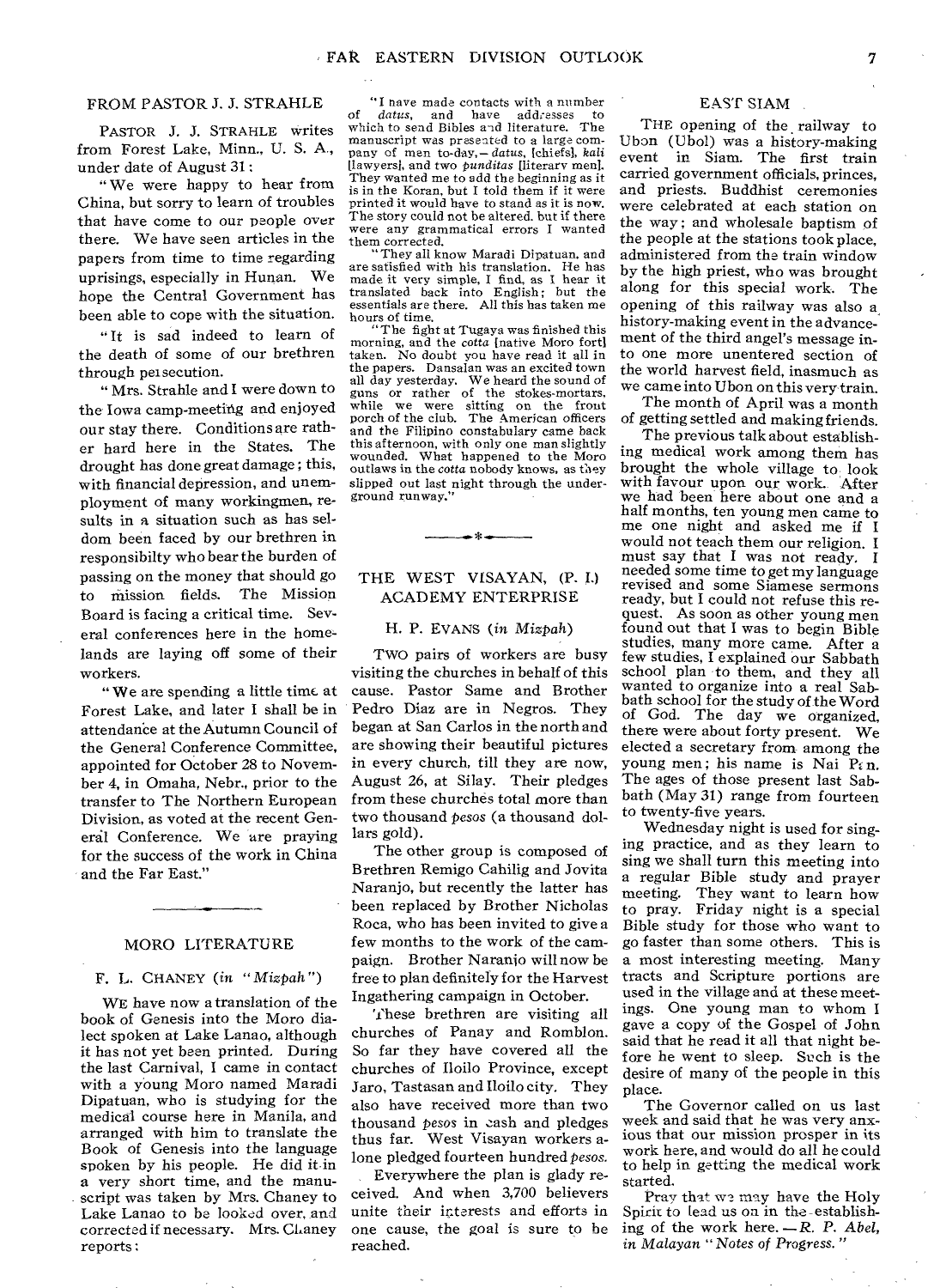| АІВИКВІ МІБВІОД                                            | $\mathbf{L}$                 | - 21                    | 4.37                    | 183             | w3              | -5              | 31              | 2                       | 31                       | 91                      | $\cdot$ 6      | 4                       | 33                       | 37                       |             | 148.04      | 13                              | 323                 | 62.06           |                | 545             |
|------------------------------------------------------------|------------------------------|-------------------------|-------------------------|-----------------|-----------------|-----------------|-----------------|-------------------------|--------------------------|-------------------------|----------------|-------------------------|--------------------------|--------------------------|-------------|-------------|---------------------------------|---------------------|-----------------|----------------|-----------------|
| Shensi Mission                                             | $\mathbf{I}$                 | 6 <sup>1</sup>          | $\mathbf{c}$            | 110             | 37              | 32              |                 | $\mathbf{1}$            | $\mathbf{1}$             | 2                       |                |                         | 12                       | 12                       |             | 135.17      | 6                               | 152                 | 36.05           | $\mathbf{1}$   | 50              |
| Union Mission                                              |                              |                         |                         |                 |                 |                 |                 | $\mathbf{r}$            | 6                        | 6                       | $\mathbf{1}$   | 16                      | $\mathbf{I}$             | $\overline{17}$          | 1,381.44    | 175.73      |                                 |                     |                 |                |                 |
| NORTH CHINA UNION                                          |                              | 13                      | $\mathbf{g}$            | 588             |                 | 39              | 4               | 6                       |                          | 22                      |                |                         |                          |                          |             |             |                                 |                     |                 |                |                 |
| Shantung Mission                                           | $\overline{\mathbf{3}}$<br>ī | $\overline{5}$          | $\overline{\mathbf{3}}$ | 268             | 39              |                 | ट               | Ξ.                      | 17<br>10                 | 6                       | 30<br>74       | 15<br>℡                 | 77                       | 92                       | 477.04      | 413.57      | 21<br>12                        | 747<br>356          | 171.52          | 10<br>5        | 295<br>167      |
| Hopei Mission                                              | $\overline{\mathbf{1}}$      | $\boldsymbol{s}$        | 4.                      | 281             | 16              | $\overline{16}$ |                 |                         |                          |                         |                |                         | $\overline{31}$          | 35                       |             | 170.20      |                                 |                     | 57.35<br>106.69 |                | 128             |
|                                                            | $\mathbf 1$                  |                         | $\mathbf{I}$            |                 |                 |                 | $\mathbf{S}$    | 1                       | 5                        | 7                       | 10             | 3                       | $\overline{30}$          | 33                       |             | 159.49      | $\mathbf{7}$                    | 378                 |                 | 5              |                 |
| Shansi Mission<br>Union Mission                            |                              |                         |                         | 39              | $\overline{23}$ | 23              |                 | T<br>2                  | 2                        | 5<br>Л                  | 5              |                         | 14                       | 14                       |             | 83.88       | $\cdot$ 2                       | 53                  | 7.48            |                |                 |
|                                                            |                              |                         |                         |                 |                 |                 |                 |                         |                          |                         | $\mathbf{1}$   | $\overline{\mathbf{g}}$ | 2                        | 10                       | 1177.04     |             |                                 |                     |                 |                |                 |
| SOUTH CHINA UNION                                          | 7                            | 102                     | 40                      | 2,504           | 75              | 29              | 29              | 24                      | 54                       | 81                      | 29             | 30                      | 259                      | 289                      | 669.36      | 1,494.00    | 107                             | 3,747               | 760.81          | 40             | 1,516           |
| Cantonese Mission                                          | $\overline{3}$               | 16                      | 9                       | 510             | দ্য             |                 | 5               | 6                       | $\overline{10}$          | $\overline{20}$         | 5              | 6                       | 49                       | 55                       |             | 393.80      | 17                              | 514                 | 282.74          | 10             | 394             |
| Hakka Mission                                              | $\mathbf{1}$                 | 26                      | 8                       | 716             | $\overline{14}$ | 1 <sup>h</sup>  | $\overline{5}$  | 6                       | $\overline{11}$          | 24                      | 5              | 76                      | 53                       | 6म                       |             | 267.80      | 27                              | 802                 | 136.63          | 5              | 140             |
| Kwangsi Mission                                            | $\mathbf{1}$                 | $\overline{11}$         | 5                       | 245             | 8               | 5               | 1               | $\mathbf{1}$            | 5                        | 10                      | 5              | 6                       | 37                       | 43                       |             | 150.65      | 12                              | 290                 | 96.90           | 4              | 130             |
| North Fukien Mission                                       | $\mathbf{1}$                 | 19                      | s.                      | 391             | 8               | 10 <sup>°</sup> | $\overline{6}$  | 3                       | 19                       | $\overline{c}$          | $\overline{3}$ | 4                       | 43                       | $\overline{47}$          |             | 209.40      | 20                              | 661                 | 61.56           | 5              | 290             |
| South Fukien Mission                                       | $\overline{1}$               | 11                      | 5                       | 345             |                 |                 | 6               | 3.                      | 4                        | -7                      | -5             | $\overline{2}$          | 36                       | 38                       |             | 258.25      | 12                              | 830                 | 104.92          | 8              | 302             |
| Swatow Mission                                             |                              | 19                      | 5                       | 297             |                 |                 | 6               | 2                       | $\vert \mathbf{u} \vert$ | 15                      | u.             |                         | 35                       | $\overline{35}$          | $\bullet$   | 197.45      | 19                              | 650                 | 78.06           | 8              | 260             |
| Union Mission                                              |                              |                         |                         |                 |                 |                 |                 | $\overline{\mathbf{3}}$ | 1                        | 3                       | 2              | 6                       | ı                        | 7                        | 669.36      | 16.65       |                                 |                     |                 |                |                 |
|                                                            |                              |                         |                         |                 |                 |                 |                 |                         |                          |                         |                |                         |                          |                          |             |             |                                 |                     |                 |                |                 |
| WEST CHINA UNION                                           | 6                            | 34                      | 15                      | 65h             | 87              | 74              | $\overline{7}$  | 11                      | 8                        | 37                      | 16             | 17                      | 73                       | 90                       | 603.66      | 247.57      | 45                              | 1,076               | 317.88          | 9              | 175             |
| East Szechwan Mission                                      | $\overline{\mathbf{1}}$      | 10                      | 8                       | 251             | 9               |                 | 51              | 2                       | 3                        | $\overline{9}$          | 6              | $\overline{2}$          | $\overline{\mathbf{31}}$ | $\overline{33}$          |             | 101.54      | 16                              | 396                 | 95.58           | $\overline{6}$ | 130             |
| West Szechwan Mission                                      | $\mathbf{1}$                 | 4                       | $\overline{1}$          | 88              | $\overline{18}$ | $\overline{12}$ |                 | $\overline{2}$          |                          | $\boldsymbol{g}$        | 6              | $\overline{c}$          | ි                        | $\overline{10}$          |             | 47.97       | 6                               | 151                 | 46.98           | $\mathbf{1}$   | $\mathbf{g}$    |
| Tibetan Mission                                            | $\mathbf{1}$                 |                         | T                       | 75              | T               | $\mathbf{r}$    |                 | IJ                      | 11                       | T                       |                | $\overline{z}$          | $\overline{2}$           | ᠮ                        |             | 8.21        | $\overline{1}$                  | $\overline{12}$     | 48.21           |                |                 |
| West Kweichow Mission                                      | $\mathbf{1}$                 | 18                      | $\mathbf{c}$            | 234             | 52              | 38              | 1               | $\mathbf{1}$            | $\mathbf{1}$             | $\overline{12}$         | 3              |                         | 22                       | 22                       |             | 49.42       | 18                              | 401                 | 29.46           | 2.             | 40              |
| Tunnan Mission                                             | $\overline{\mathbf{1}}$      |                         | T                       | $\overline{50}$ |                 |                 |                 | 2                       |                          | 3                       | T              | 4                       | 4                        | $\overline{\mathcal{E}}$ |             | 16.46       | $\mathbf{1}$                    | 41                  | 64.83           |                |                 |
| East Kweichow Mission                                      | ï                            | $\overline{c}$          | $\overline{2}$          | 55              | 7               | 23              | ı               | T                       | $\mathbf{I}$             | -1                      | $\mathbf{I}$   | $\overline{2}$          | 6                        | ड                        |             | 23.97       | 3                               | 75                  | 32.82           |                |                 |
| Union Mission                                              |                              |                         |                         |                 |                 |                 |                 | ᡓ                       | 1                        | 3                       | T              | 5                       |                          | 5                        | 603.66      |             |                                 |                     |                 |                |                 |
| EAST CHINA UNION                                           | $\overline{1}$               | 94                      | 47                      | 2,355           | 219             | 202             | 15 <sub>1</sub> | $_{11}$                 | 16                       | 75                      | 39             | 23                      | 157                      | 180                      | 316.99      | 1,591.05    | 121                             | 3.711               | 1,050.56        | 19             | 858             |
| Anhwei Mission                                             | $\mathbf{c}$                 | 11                      | 6                       | 407             | 67              | 67              | 3.              | 4                       | $\mathbf{I}$             | $\overline{15}$         | 16             | $\overline{3}$          | 38                       | $\overline{41}$          | 20.00       | 393.67      | 5 <sup>h</sup>                  | 683                 | 218.56          | 5              | 155             |
| Kiangsu Mission                                            | $\overline{3}$               | 1 <sup>h</sup>          | 11                      | 840             | 53              | 28              | $\mathbf{1}$    | $\overline{3}$          | $\overline{5}$           | 9                       | $\overline{5}$ | $\overline{\mathbf{3}}$ | 29                       | 32                       | 296.99      | 832.13      | 20                              | 773                 | 657.02          | 5.             | 363             |
| North Chekiang Mission                                     | $\mathbf{1}$                 | 16                      | $\overline{12}$         | 427             | 21              | 32              | T               | ı                       | 3                        | 9                       | 13             | $\overline{2}$          | 28                       | 30                       |             | 127.53      | 22                              | 538                 | 68.53           | $\mathbf{1}$   | $\overline{16}$ |
| South Chekiang Mission                                     | $\mathbf{1}$                 | 53                      | 18                      | 681             | 78              | 75              | $10^{-}$        | $\mathbf 1$             | 6                        | उप                      | 11             | 76                      | ର                        | 66                       |             | 237.72      | 55                              | 1,717               | 106.45          | 8              | 324             |
| Union Mission                                              |                              |                         |                         |                 |                 |                 |                 | $\overline{2}$          | $\overline{1}$           | $\mathbf g$             | 1              | 9                       | $\overline{c}$           | $\overline{\mathbf{n}}$  |             |             |                                 |                     |                 |                |                 |
| <b>HEADQUARTERS</b>                                        |                              |                         |                         |                 |                 |                 |                 | 15                      | $\mathbf{1}$             | 55                      | $\mathbf{1}$   | 70                      | 179                      | 249                      | 3,501.54    |             |                                 |                     |                 | 4              | 882             |
|                                                            | 10                           |                         | 16                      |                 | 46              | 6               |                 |                         |                          |                         |                |                         |                          |                          |             |             |                                 |                     |                 |                |                 |
| MALAYAN UNION<br>British Borneo                            | $\overline{\mathbf{1}}$      | 17<br>$\overline{10}$   | $\overline{5}$          | 909<br>226      | ₮               | $\overline{2}$  | 13<br>10        | 12                      | 23                       | 44                      | 9              | 38                      | 79                       | 117                      | 751.89      | 1,997.71    | 30                              | 936                 | s40.61          | 14             | 675             |
| Cambodia                                                   | 1                            |                         |                         |                 |                 |                 |                 | T<br>T                  | 5                        | 3<br>1                  |                | 2<br>$\overline{2}$     | $\overline{17}$          | 19<br>$\overline{2}$     |             | 163.57      | $\overline{10}$<br>$\mathbf{1}$ | 292                 | 87.53           | 5              | 121             |
| Cochin-China                                               | $\mathbf{I}$                 |                         | $\mathbf{I}$            | -5              |                 |                 |                 | T                       |                          | $\overline{\mathbf{1}}$ |                | $\overline{2}$          |                          | ᡓ                        |             | 118.00      | $\mathbf{y}$                    | 2<br>$\overline{1}$ | 17.50<br>22.30  |                |                 |
| East Siam                                                  | $\mathbf{1}$                 |                         |                         |                 |                 |                 |                 | T                       |                          | $\mathbf{1}$            |                | 2                       |                          | $\overline{2}$           |             |             | 1.                              | 4                   | 3.60            |                |                 |
| Malay States                                               | 2.5                          | $\overline{\mathbf{3}}$ | 4                       | 190             | 21              | 18              | $\mathbf{1}$    | $\mathbf{r}$            | J.                       | $\overline{\mathbf{3}}$ | $\mathbf{z}$   | 5                       | 10                       | 12                       |             | 310.47      | 5                               | 199                 | 135.56          | $\overline{3}$ | 103             |
| North Siam                                                 | $\mathbf{1}$                 |                         |                         |                 |                 |                 |                 |                         | $\mathbf{1}$             | $\mathbf{1}$            |                | $\overline{2}$          |                          | $\overline{2}$           |             |             | $\mathbf{1}$                    | 2                   | 16.66           |                |                 |
| Sarawak                                                    | $\mathbf{1}$                 |                         | $\mathbf{1}$            | 84              | 11              | 14              | $\mathbf 1$     | $\mathbf{1}$            | 1                        | 2                       |                | 2                       | 5                        | $\overline{7}$           |             | 132.22      | $\mathbf{1}$                    | 90                  | 96.65           | $\mathbf{1}$   | 109             |
| Siam                                                       | ī                            | 2                       | $\mathbf{1}$            | 117             | 6               | 6               |                 | T                       | ı                        | 6                       | 1              | $\overline{2}$          | $\overline{11}$          | 13                       |             | 129.15      | 5.                              | 105                 | 103.95          | $\mathbf{c}$   | 54              |
| Singapore                                                  | $\mathbf{1}$                 | $\mathbf{z}$            | 4                       | 287             | 4               | - 34            | 1               | $\mathbf{1}$            | 'n                       | 7                       |                | $\overline{3}$          | $\overline{11}$          | 14                       |             | 1,144.30    | 5.                              | 235                 | 356.86          |                |                 |
| General                                                    |                              |                         |                         |                 |                 |                 |                 | ų                       |                          | 17                      | 6              | 79                      | 25                       | ₩                        | 751,89      |             |                                 |                     |                 | 3              | 288             |
|                                                            |                              |                         |                         |                 |                 |                 |                 |                         |                          |                         |                |                         |                          |                          |             |             |                                 |                     |                 |                |                 |
| DIVISION TOTALS 2nd QR. 1930 54                            |                              | 746                     | 422                     | 25,886          | 1,316           | 951             |                 | 342 164                 | 232                      | 621                     | 394            | 342                     | 1,670                    | 1,912                    | \$10,649.21 | \$20.304.60 | 936                             | 33.571              | \$9,310.35      | 216            | 8,624           |
| $\blacksquare$<br>$\blacksquare$<br>1929 50                |                              | 707                     | 404                     | 23,006          | 1.061           | 956             | 329             | 162                     | 226                      | 646                     | 392            | 332                     | 1,561                    | 1,913                    | 10, 368.43  | 21, 148, 77 | 857                             | 30,846              | 8,648.75        | 190            | 7,588           |
| и<br>н.<br>$\mathbf{h} = \mathbf{0}$<br>1928 55            |                              | 588                     | 358                     | 22,302          | 1,155           | 763             | 263             | 148                     | $2^{10}$                 | 629                     | 378            | 1344                    | 1,447                    | 1,791                    | 8,799.94    | 20,302.01   | 823                             | 28,122              | 8,928.40        | 177            | 7.776           |
| a a<br>$\pmb{u}$<br>п<br>1927 56                           |                              | 572                     | 322                     | 20,452          | 751             | 929             | 252             | 139                     | 250                      | 620                     | 319            | 302                     | 1,417                    | 1,719                    | 9,394.49    | 18, 353.65  | 724                             | 25,160              | 7,756.13        | 149            | 6,253           |
| $\ddot{\phantom{0}}$<br>$\mathbf{q}=\mathbf{n}$<br>1926 48 |                              | 464                     | 285                     | 17.736          | 983             | 326             | 233             | $133$ $248$             |                          | 557                     | 291, 321       |                         | 1,472                    | 1,793                    | 8,227.78    | 16,954.84   | 647                             | 25,239              | 6,736.58        | 210            | 8,311           |
|                                                            |                              |                         |                         |                 |                 |                 |                 |                         |                          |                         |                |                         |                          |                          |             |             |                                 |                     |                 |                |                 |

t<br>F

k)<br>S

 $\frac{1}{2}$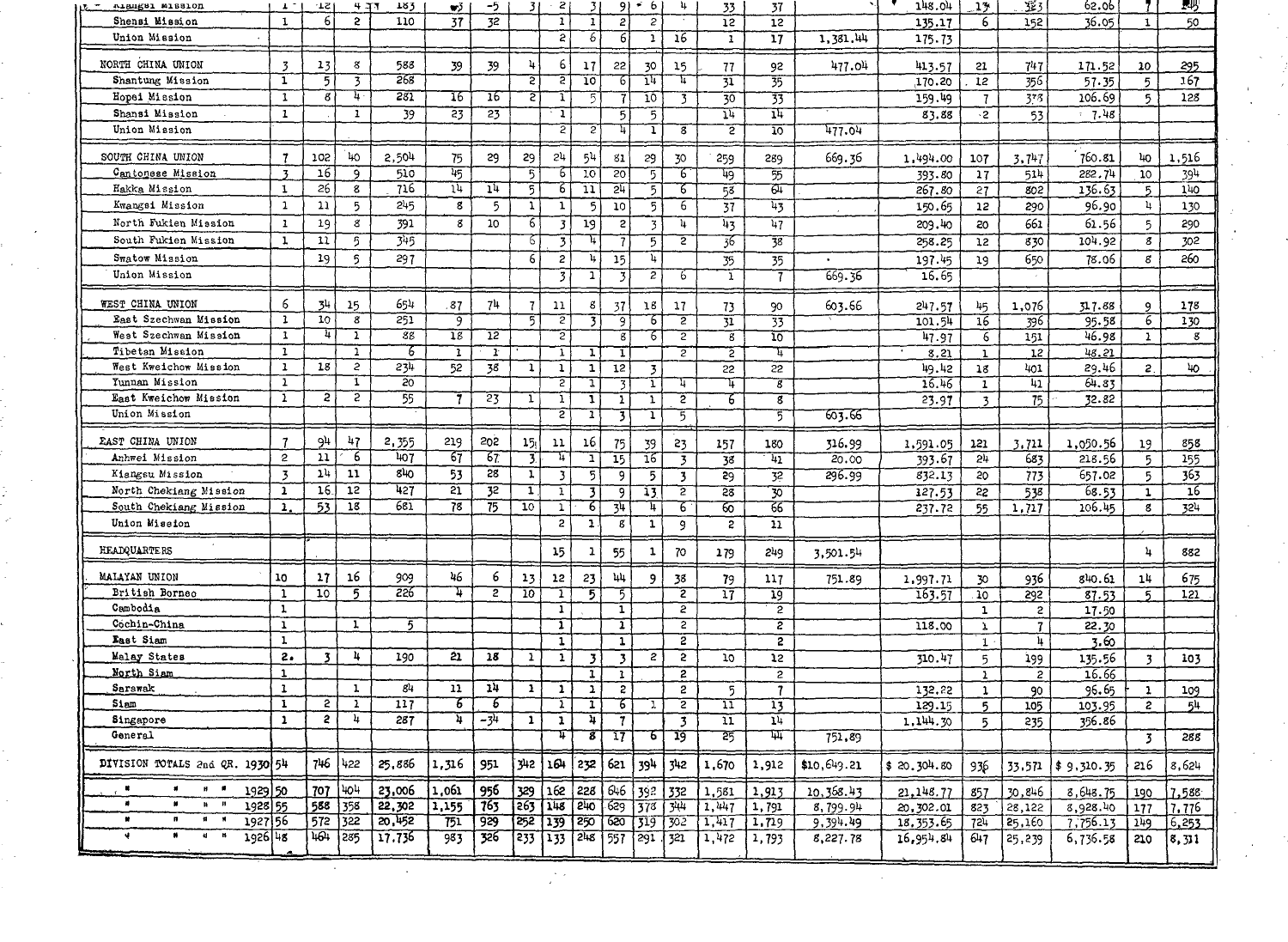# THE FAR EASTERN DIVISION OF THE GENERAL CONFERENCE OF SEVENTH-DAY ADVENTISTS

STATISTICAL SUMMARY --- INCLUDING PROVINCIAL MISSIONS --- FOR THE QUARTER ENDING JUNE 30, 1930

 $\alpha$ 

All monetary values in U.S. Gold

|                          | Stations       | Outstations             | Churches            |                        |                                                                                                                                                                     |                                    |                             | Ministers         | Ministers       | Missionaries        |                     |                          |                             |                                                       |                                  |                   |                 |                              |                                                  |                       |               |
|--------------------------|----------------|-------------------------|---------------------|------------------------|---------------------------------------------------------------------------------------------------------------------------------------------------------------------|------------------------------------|-----------------------------|-------------------|-----------------|---------------------|---------------------|--------------------------|-----------------------------|-------------------------------------------------------|----------------------------------|-------------------|-----------------|------------------------------|--------------------------------------------------|-----------------------|---------------|
|                          |                |                         |                     |                        | 1930                                                                                                                                                                | three                              |                             |                   |                 |                     |                     |                          |                             |                                                       |                                  | 1930              |                 |                              |                                                  |                       |               |
| Name of                  |                |                         |                     | Mambership<br>30, 1930 |                                                                                                                                                                     | $\frac{1}{2}$ os s                 | Church Blags.<br>by mission |                   |                 |                     | Colporteurs         | FOREIGN                  | NATIVE                      | Laborers<br>Native                                    | s Receipts<br>1e, 1930           | Tithe Recaipts    | Schools         |                              | ss<br>June, 1930<br>School                       | Schoole               | Church        |
| Union Missions and       | Mission        | Mission                 | Craamized           |                        | $\begin{smallmatrix} 5 & \mathfrak{m} & \mathfrak{s} \\ \mathfrak{s} & \mathfrak{m} & \mathfrak{s} \\ \mathfrak{l} & \mathfrak{m} & \mathfrak{e} \end{smallmatrix}$ | Net GAIN during<br>Minus sign -- L |                             | Ordeined          | Licensed        | <b>Li</b> censes    |                     |                          |                             |                                                       | $\frac{1}{2}$ to June.           | to June,          |                 |                              |                                                  |                       |               |
|                          |                |                         |                     |                        | $\frac{4}{1}$ $\frac{6}{1}$                                                                                                                                         |                                    |                             |                   |                 |                     |                     |                          | arers<br>Jo                 |                                                       | Tithe                            | (g01d)            | Sabbath         |                              |                                                  | Church                | $\mathbf{S}$  |
| Provincial Missions      | 5°             | ٩j                      | ă                   |                        | $\ddot{\phantom{1}}$                                                                                                                                                |                                    |                             | مبر<br>م          | ď               |                     |                     |                          |                             |                                                       |                                  |                   |                 |                              | Sabbath                                          |                       |               |
|                          |                |                         |                     | Baptized<br>June       | $\frac{1}{2}$                                                                                                                                                       |                                    | No. of                      |                   |                 | 5°                  | đ                   | Total No. of<br>Laborers | Total Mo.<br>Labor          | Total No <sub>th</sub> of :<br>Foreign and :<br>Total | Foreign<br>April                 | Native<br>April 1 | ď               |                              |                                                  | $\mathfrak{S}$        |               |
|                          | $\mathbb{S}$   | No.                     | $\frac{\dot{o}}{2}$ |                        | m                                                                                                                                                                   | Net <sub></sub>                    |                             | $\mathbf{N}_0$ .  | No.             | No.                 | $\mathbbmss{S}$ .   |                          |                             |                                                       |                                  |                   | No.             | Sabbath School<br>Membership | Total Sabba<br>Offerings<br>April to J<br>(gold) | No.                   | Enrollment or |
|                          |                |                         |                     |                        |                                                                                                                                                                     |                                    |                             |                   |                 |                     |                     |                          |                             |                                                       |                                  |                   |                 |                              |                                                  |                       |               |
| PHILIPPINE UNION         | ц              | 306                     | 215                 | 13, 356                | 560                                                                                                                                                                 | 498                                | 150                         | 30                | 34              | 82                  | 121                 | 39                       | 309                         | 748                                                   | 939.90<br>\$                     | 7.339.47<br>\$.   | 350             | 12,729                       | \$3,165.68                                       | 49                    | 1.806         |
| Northern Luzon Mission   | ı              | 52                      | 29                  | 1,844                  | 37                                                                                                                                                                  | 37                                 | 18                          | 4                 | 5               | 9                   | 74                  |                          | ৸য়                         | 43                                                    |                                  | 959.89            | 57              | 1,851                        | 422.75                                           | -6                    | 300           |
| East Visayan Mission     | $\mathbf{1}$   | 73                      | 40                  | 2,970                  | 156                                                                                                                                                                 | 154                                | 34                          | 6                 | 5               | 18                  | 18                  | $\overline{c}$           | 49                          | 51                                                    |                                  | 1,501.53          | 92              | 3.124                        | 465.50                                           | g                     | 511           |
| West Vissyan Mission     |                | 86                      | 4g                  | 3,710                  | 207                                                                                                                                                                 | $\overline{187}$                   | 冚                           | Ŧ                 | 7               | 13                  | 17                  | ų                        | 49                          | 53                                                    |                                  | 1,096.85          | 83              | 3.794                        | 726.57                                           | 15                    | 529           |
| Central Luzon Conference | 1              | 89                      | 86                  | 4,469                  | 148                                                                                                                                                                 | 108                                | 51                          | 8                 | 11              | 10                  | 55                  | $\overline{c}$           | 104                         | 106                                                   |                                  | 3.409.10          | 100             | 3,521                        | 1,404.23                                         | 19                    | 401           |
| Southern Luzon Mission   | $\mathbf{1}$   | 6                       | 11                  | 363                    | 12                                                                                                                                                                  | 12                                 | 6                           | $\overline{3}$    |                 | इ                   | $\overline{16}$     | $\overline{c}$           | 27                          | 29                                                    |                                  | 372.10            | 18              | 4.39                         | 146.63                                           |                       |               |
| Union                    |                |                         |                     |                        |                                                                                                                                                                     |                                    |                             | 5                 | 6               | 24                  | 1                   | 29                       | 37                          | 66                                                    | 939.90                           |                   |                 |                              |                                                  | $\mathbf{1}$          | 335           |
| CHOSEN UNION             | 4              | 69                      | 26                  | 2,121                  | 107                                                                                                                                                                 | -12                                | 37                          | 16                | ذر              | 79                  | 42                  | 28                       | 195                         | 223                                                   | 654.31                           | 1,131.10          | 157             | 6,301                        | 877.25                                           | 34                    | 1,365         |
| Kando Mission            |                | 5                       | $\overline{c}$      | 111                    | g                                                                                                                                                                   | $-1$                               | 5                           | 1                 | $\overline{3}$  | ī                   |                     |                          | $\overline{11}$             | $\overline{11}$                                       |                                  | 75.74             | 9               | 488                          | 54.23                                            | $\overline{c}$        | 152           |
| West Chosen Mission      | $\mathbf{1}$   | 34                      | 11                  | 822                    | 23                                                                                                                                                                  | $-23$                              | $\overline{\mathbf{u}_1}$   | 3                 | 6               | $\overline{19}$     | 10                  |                          | 44                          | 44                                                    |                                  | 402.62            | 46              | 2,749                        | 376.68                                           | 18                    | 525           |
| Central Ohosen Mission   | $\mathbf{1}$   | 14                      | 8                   | 674                    | 32                                                                                                                                                                  | -25                                | 19                          | 3                 | 9               | 12                  | 15                  |                          | 14                          | 44                                                    |                                  | 331.75            | 34              | 1,532                        | 293.41                                           | $\overline{6}$        | 265           |
| South Chosen Mission     | ı              | 16                      | 5                   | 514                    | 44                                                                                                                                                                  | 37                                 | 22                          | $\bf{1}$          | 10              | 13                  | 16                  | 4                        | 111                         | 48                                                    |                                  | 217.95            | 35              | 1,532                        | 152.93                                           | 6                     | 140           |
| Union Mission            | $\mathbf 1$    |                         |                     |                        |                                                                                                                                                                     |                                    |                             | 6                 | 7               | 34                  | $\mathbf{1}$        | 2 <sup>h</sup>           | 52                          | 76                                                    | 654.31                           | 103.02            |                 |                              |                                                  | $\overline{c}$        | 283           |
| JAPAN UNION              | $5^{\circ}$    | 19                      | 15                  | 697                    | 12                                                                                                                                                                  | $\overline{1}$                     | $\mathbf{7}$                | 14                | 14              | 34                  | 17                  | 27                       | 53                          | 80                                                    | 901.22                           | 2,423.08          | 23              | 941                          | 916.04                                           | 3                     | 88            |
| Kyushu Mission           |                |                         |                     |                        |                                                                                                                                                                     |                                    |                             |                   |                 |                     |                     |                          |                             |                                                       |                                  |                   |                 |                              |                                                  |                       |               |
| Chugoku Mission          |                |                         |                     |                        |                                                                                                                                                                     |                                    |                             |                   |                 |                     |                     |                          |                             |                                                       |                                  |                   |                 |                              |                                                  |                       |               |
| Kansai Mission           |                |                         |                     |                        | Report from Japan Union not received for second                                                                                                                     |                                    |                             |                   |                 |                     |                     |                          |                             |                                                       | quarter at time of ming to press |                   |                 |                              |                                                  |                       |               |
| Kanto Mission            |                |                         |                     |                        |                                                                                                                                                                     |                                    |                             |                   |                 |                     |                     |                          |                             |                                                       |                                  |                   |                 |                              |                                                  |                       |               |
| Tahaku Mission           |                |                         |                     |                        |                                                                                                                                                                     |                                    |                             |                   |                 |                     |                     |                          |                             |                                                       |                                  |                   |                 |                              |                                                  |                       |               |
| Hokkaido Mission         |                |                         |                     |                        |                                                                                                                                                                     |                                    |                             |                   |                 |                     |                     |                          |                             |                                                       |                                  |                   |                 |                              |                                                  |                       |               |
| Union Mission            |                |                         |                     |                        |                                                                                                                                                                     |                                    |                             |                   |                 |                     |                     |                          |                             |                                                       |                                  |                   |                 |                              |                                                  |                       |               |
| MANCHURIAN UNION         | $\overline{3}$ | 19                      | 15                  | 847                    | 59                                                                                                                                                                  | 37                                 | 5                           | $\overline{7}$    | 3               | 34                  | 22                  | 1 <sup>h</sup>           | 63                          | 77                                                    | 451.86                           | 2,308.99          | 28              | 859                          | 574.69                                           | $\overline{7}$        | 225           |
| Liaoning Mission         | $\overline{1}$ | $\overline{\mathbf{g}}$ | $\mathbf{7}$        | 269                    | 13                                                                                                                                                                  | $\overline{13}$                    | 2                           | $\mathbf{u}$      | $\mathbf 1$     | 10                  | $\overline{15}$     | $\overline{2}$           | 32                          | 34                                                    |                                  | 209.35            | 10              | 220                          | 108.04                                           | 3                     | 59            |
| Kirin Mission            | $\mathbf{1}$   | 5                       | $\overline{3}$      | 109                    | $\overline{\mathbf{3}}$                                                                                                                                             | 3                                  | 1                           | $\mathbf{1}$      |                 |                     | 6                   | $\mathbf{2}$             | 16                          | 18                                                    |                                  | 109.92            | 6               | 189                          | 46.33                                            | $\mathbf{c}$          | 66            |
| Heilungkiang Mission     |                | $\overline{2}$          | $\mathbf{1}$        | 13                     | $\overline{\mathbf{3}}$                                                                                                                                             |                                    |                             | ı                 |                 | ı                   |                     |                          | $\overline{2}$              | $\overline{2}$                                        |                                  | 27.42             | $\overline{c}$  | 32                           | 17.62                                            |                       |               |
| Sungari-Mongolia Mission | $\mathbf{1}$   | 4                       | 4                   | 456                    | 40                                                                                                                                                                  | $\overline{z_1}$                   | 2                           | 2                 | 1               | π                   |                     | $\overline{z}$           | 12                          | $\overline{14}$                                       |                                  | 1,962.30          | 10              | 418                          | 402.70                                           | $\mathbf{1}$          | 50            |
| Union Mission            |                |                         |                     |                        |                                                                                                                                                                     |                                    |                             | 2                 | ı               | 5                   | ı                   | ह                        | ī                           | ġ.                                                    | 451.86                           |                   |                 |                              |                                                  | ī                     | 50            |
| CENTRAL CHINA UNION      | 5              | 73                      | 25                  | 1,855                  | 112                                                                                                                                                                 | 70                                 | 25                          | 18                | 27              | 78                  | 65                  | 41                       | 226                         | 267                                                   | 1,381.44                         | 1,358.26          | 87              | 2,524                        | 635.31                                           | 27                    | 736           |
| Honan Mission            | -1             | 27                      | ъ                   | 750                    | 33                                                                                                                                                                  | $\overline{33}$                    | $\overline{10}$             | 76                | 6               | $\overline{17}$     | 15                  | प                        | ठ्म                         | 73                                                    |                                  | 372.38            | 28              | 976                          | 252.19                                           | 10                    | 301           |
| Hunan Mission            | $\mathbf{1}$   | 15                      | $\epsilon$          | 1151                   | $\overline{\mathbf{g}}$                                                                                                                                             | $\overline{g}$                     | $\overline{\mathcal{E}}$    | 4                 |                 | $\overline{20}$     | 26                  | 76                       | $\overline{\mathbf{u}}$     | $\overline{77}$                                       |                                  | 264.38            | 22              | 544<br>$\frac{1}{2}$         | 145.09                                           | 5                     | 140           |
| Hupeh Mission            | L,             | 13                      | 7.                  | 388                    | 31                                                                                                                                                                  | 2.                                 | 4.                          |                   | J,              | 24.                 | 16<br>A,            | ينځ.                     | -15                         | 51                                                    |                                  | 262.56<br>148.04  | $15^{\circ}$    | 323                          | 139.90<br>62.06                                  | حقائة<br>$\mathbf{7}$ | doma<br>ોખે   |
| Kiangsi Mission          | ĩ              | 12                      | 47                  | 183                    | $\sim$ 3                                                                                                                                                            | -5                                 | $\overline{\mathbf{3}}$     | ٠2                | 3<br>J.         | ۰9<br>$\mathcal{P}$ | -6                  | 4                        | 33<br>12                    | 37<br>12                                              |                                  |                   | 6               | 152                          | 36.05                                            | 1                     | 50            |
| Shensi Mission           | $\mathbf{1}$   | 6                       | 5                   | 110                    | 37                                                                                                                                                                  | 32                                 |                             | 1<br>$\mathbf{c}$ | 6               | 6                   | $\overline{c}$<br>1 | 16                       | $\mathbf{1}$                | 17                                                    | 1,381.44                         | 135.17<br>175.73  |                 |                              |                                                  |                       |               |
| Union Mission            |                |                         |                     |                        |                                                                                                                                                                     |                                    |                             |                   |                 |                     |                     |                          |                             |                                                       |                                  |                   |                 |                              |                                                  |                       |               |
| NORTH CHINA UNION        | 3              | 13                      | g                   | 588                    | 39                                                                                                                                                                  | 39                                 | ۱4                          | 6                 | 17              | 22                  | 30                  | 15                       | 77                          | 92                                                    | 477.04                           | 413.57            | 21              | 747                          | 171.52                                           | 10                    | 295           |
|                          |                |                         | ≂                   | न्नद्रव                |                                                                                                                                                                     |                                    | ञि                          | সা                | $\overline{20}$ | 7                   | ᠊ᡵᡣ                 | ┰═                       | $\overline{\boldsymbol{v}}$ | $\overline{75}$                                       |                                  | 170.20            | 12 <sup>°</sup> | 755.                         | 57.35                                            | 5                     | 167           |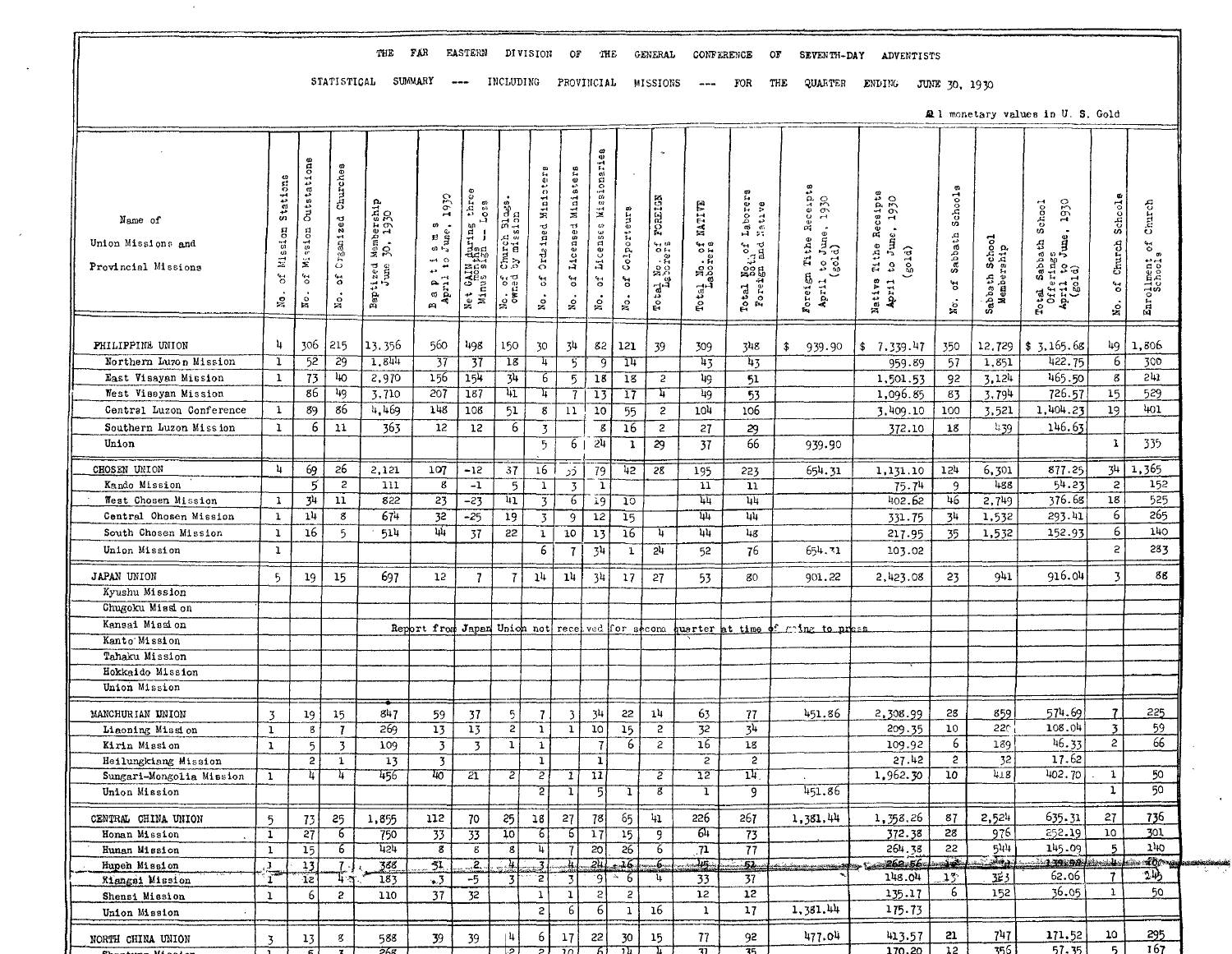#### $B\,Y$ FAITH **WE** ADVANCE

The way of the world is to begin with pomp and boasting. God's way is to make the day of small things the beginning of the glorious triumph of truth aud righteousness. Before the intrepid spirit and unwavering faith of Zerubbabel, great mountains of difficulty will become a plain: and he whose hands have laid the foundation, even "his hands shall also finish it." "He shall bring forth the headstone thereof with shoutings, crying, Grace, grace unto it." Human power and human might did not establish the church of God, and neither can they destroy it . . . God's glorious work, founded on the eternal principles of right, will never come to naught. It will go on from strength to strength, "not by might, nor by power, but by My Spirit, saith the Lord of hosts." - "Prophets and Kings," pp. 594--596,

|     |                                                                                                                                                                                                       |                                  | Statistical Report of the                                                     |            |                       |                                     |                   | FAR EASTERN DIVISION                                      |        |                                                    |                                                          |                       |                                              |              |                                          | Mission for the Quarter Ending. |                                 | JUNE 30.1930                                    |                                     |                                                                                        | 192                                                              |                                | ALL VALUES IN U. S. GOLD                                                                               |                                   |        |
|-----|-------------------------------------------------------------------------------------------------------------------------------------------------------------------------------------------------------|----------------------------------|-------------------------------------------------------------------------------|------------|-----------------------|-------------------------------------|-------------------|-----------------------------------------------------------|--------|----------------------------------------------------|----------------------------------------------------------|-----------------------|----------------------------------------------|--------------|------------------------------------------|---------------------------------|---------------------------------|-------------------------------------------------|-------------------------------------|----------------------------------------------------------------------------------------|------------------------------------------------------------------|--------------------------------|--------------------------------------------------------------------------------------------------------|-----------------------------------|--------|
|     | Statistics desired for each separate provincial mission<br>List as stations those places where foreigners reside (column 3)<br>List as outstations those places where no foreigners reside (column 4) |                                  |                                                                               |            |                       |                                     |                   |                                                           |        |                                                    |                                                          |                       |                                              |              |                                          |                                 |                                 |                                                 |                                     |                                                                                        |                                                                  |                                |                                                                                                        |                                   |        |
|     | $\cdot$ 2                                                                                                                                                                                             |                                  |                                                                               |            |                       |                                     |                   | ш<br><b>BIBLE</b>                                         | 12     | 13                                                 | $^{14}$                                                  |                       | 15<br><b>OTHER</b>                           |              |                                          |                                 | 17                              |                                                 |                                     | 19.                                                                                    |                                                                  | 1.5                            |                                                                                                        | 21                                |        |
|     | NAME OF MISSION                                                                                                                                                                                       | of Miss<br>Stations              | ింద్                                                                          |            | ORDAINED<br>MINISTERS | <b>LICENSED</b><br><b>MINISTERS</b> | LICENSED          | <b>WOMEN</b><br>MISSIONARIES (pot including<br>column IO) |        | Воок лив<br><b>PERIODICAL</b><br><b>CANVASSERS</b> | MEDICAL<br>WORKERS<br>Gneluding those<br><b>ficensed</b> |                       | <b>WORKERS</b><br>(not else-<br>wherelisted) |              | TOTAL<br><b>LABOURERS</b><br>(get total) |                                 | TITHE RECEIPTS<br>(U.S. GOLD)   |                                                 |                                     | Total Offerings to<br>Foreign Missions                                                 | Total Con-<br>tributions for<br>Home Mission<br>Work             | Total<br>Receipts for          |                                                                                                        | Number                            | Mem-   |
|     |                                                                                                                                                                                                       | No of Missio<br>Oristations<br>£ | $\frac{M}{G}$<br>2 <sub>1</sub><br>ä                                          | Baptized 1 | Native                | į                                   |                   | Native<br>ă                                               | é<br>ã | orciga<br>Native                                   |                                                          |                       | Í                                            |              |                                          | Foreign                         | Native                          | Total tithe<br>Receipts<br>(Foreign and Native) | Tribe Per<br>Thus colu<br>be sett l | Executing 5.5 and<br>Y.P.M.S. Offerings<br>as noted under<br>Columns Nos.<br>27 and 51 | Exchange of<br>Harvest Ings-<br>thering Receipts<br>and Sustents | Harvest<br>Ingathering<br>Work | Total Con-<br>tributions for<br>Local Church<br>Work net<br>tricluded in<br>Colunins Not-<br>20 and 21 | of.<br>Sabbath bership<br>Schools |        |
|     | Philippine Union                                                                                                                                                                                      | 4306                             | 21513356 560                                                                  |            | 21<br>9               | 31<br>3                             | 27 55             | 23                                                        |        | 1 1 2 0                                            |                                                          | 70                    |                                              | 55<br>39     | 309                                      | 939.90                          | 7339.47                         | 8279.37                                         |                                     | 317.83                                                                                 |                                                                  |                                |                                                                                                        | 10.70 350 12729                   |        |
|     | Chosen Union                                                                                                                                                                                          | `Կ. 69։                          | 2121 107<br>26                                                                |            | 9                     | 4<br>31                             | 17 62             | -3                                                        |        | - 41<br>1                                          | 2                                                        | 6                     | lus,                                         | 28           | 195                                      | 654.31                          | 1131.10                         | 1785.41                                         |                                     | 13.46                                                                                  |                                                                  |                                | 128.37 124 6301                                                                                        |                                   |        |
|     | Japan Union                                                                                                                                                                                           | .5 19                            | 597<br>15                                                                     | 12.        | 8.<br>6               | .4<br>10                            | 17 17             |                                                           |        | 16                                                 | 2                                                        | 2                     | 茎                                            | .27<br>11.   |                                          | 53.901.22                       | 2423.08                         | 3324.31                                         |                                     | 305.32                                                                                 |                                                                  | 14.00                          |                                                                                                        | 23                                | 941    |
|     | Manchurian Union                                                                                                                                                                                      | $3 - 19$                         | 847<br>15                                                                     | -59        | 5<br>2                | 2                                   | 826               | 2                                                         |        | -21                                                | 2                                                        | 4                     | 11                                           | 14           | 63                                       | 451.86                          | 2308.99                         | 2760.85                                         |                                     | 372.07                                                                                 |                                                                  | 12.90                          | 230.72                                                                                                 | 28                                | 859    |
| 5   | Central China Un.                                                                                                                                                                                     | Б,<br>-73                        | 25, 1855, 112                                                                 |            | Б,<br>13              | -16<br>- 11                         | 19 59             | -16<br>$\mathbf{2}$                                       |        | 165                                                | -7                                                       | 9<br>5                | 41                                           | HT.          |                                          | 226 1381.44                     | 1358.26                         | 2739.70                                         |                                     | 864.88                                                                                 | 3.60                                                             |                                | 77.74                                                                                                  | 87                                | 2524   |
|     | North China Un.                                                                                                                                                                                       | 3 13                             | .588                                                                          | -39        | . 3                   | - 5<br>12                           | 7 15              |                                                           |        | -29<br>L,                                          |                                                          | $\mathbf{a}$<br>i way | щ                                            | س5لہ         | .77                                      | 477.04                          | 413.57                          | 890.61                                          |                                     | 144.13                                                                                 | 4.08                                                             |                                | 51.05                                                                                                  | 21                                | 747    |
|     | South China Un.                                                                                                                                                                                       | 7 102                            | 2504<br>40.                                                                   | 75         | -15<br>٩              | 49<br>5                             | 1665              | 26                                                        |        | - 28                                               | -8                                                       | 70                    |                                              | 36<br>30     | 259                                      | 669.36                          | 1494.00                         | 2163.36                                         |                                     | 148.40                                                                                 | 71.21                                                            | 60.50                          | 25.97 107 3747                                                                                         |                                   |        |
|     | West China Union                                                                                                                                                                                      | 6 34                             | 654<br>15                                                                     | -87        |                       |                                     | 9 28              | 8                                                         |        | $1 \frac{17}{10}$                                  | 2                                                        | 2<br>-8               |                                              | 17           | 73.                                      | 603.66                          | 247.57                          | 851.23                                          |                                     | 81.42                                                                                  |                                                                  |                                | 45.69                                                                                                  | 145                               | - 1076 |
|     | East China Union                                                                                                                                                                                      | 794                              | 47 2355 219                                                                   |            | -7<br>4.              | -13<br>4                            | 1263              | 22<br>1                                                   |        | 1 38                                               |                                                          | 9                     | 19                                           | 23           | 157                                      | 316.99                          | 1591.05                         | 1908.04                                         |                                     | 203.64                                                                                 | 88.20                                                            |                                |                                                                                                        | 121 3711                          |        |
| 10  | Division Edgrs.                                                                                                                                                                                       |                                  |                                                                               |            | 14<br>-1              |                                     | 55                |                                                           |        | 1                                                  | 18                                                       | 53<br>10              | 107                                          | 70           |                                          | 179 3501.54                     |                                 | 3501.54                                         |                                     |                                                                                        |                                                                  |                                |                                                                                                        |                                   |        |
| 11  | Malayan Union                                                                                                                                                                                         | 10 17                            | 16<br>909                                                                     | 46         | -11<br>ı              | 6<br>-17                            | 25<br>19          | 2                                                         |        | 8                                                  | -3                                                       | 7 11                  | 26                                           | 38           | 79                                       | 751.89                          | 1997.71                         | 2749.60                                         |                                     | 516.22                                                                                 | 8.96                                                             | 318.06                         | 295.59                                                                                                 | 30                                | -936   |
| 12  | TOTALS, 2nd ar. 30                                                                                                                                                                                    | 54 746                           | 422258861316                                                                  |            | 83<br>81              | 45 187                              | 415<br>-206       | 5 108                                                     |        | $-11, 383$                                         |                                                          | 44 139 12             | 362                                          | 342          |                                          |                                 | 1670 1068.21 20304.30 30954.02  |                                                 |                                     | 3267.37                                                                                | 176.05                                                           | 405.46                         | 865.83 936 33571                                                                                       |                                   |        |
| 13  |                                                                                                                                                                                                       |                                  | The totals given below for first quarter of preceding years reveal the grooth |            |                       |                                     |                   |                                                           |        |                                                    |                                                          |                       |                                              | year by year |                                          |                                 |                                 |                                                 |                                     |                                                                                        |                                                                  |                                |                                                                                                        |                                   |        |
| 14  | Totels, 2nd or, 29                                                                                                                                                                                    | 50.<br>- 70 7                    | 404 2300 1061                                                                 |            | 77<br>85              | 44 184                              | 436<br>210        | 4 104                                                     | -1     | 10 382                                             |                                                          | 37 109 14             | 246                                          | 332          |                                          |                                 | 1581 10368.43 21148.77 31517.21 |                                                 |                                     | 2278.22                                                                                |                                                                  | 424.65 1106.78                 | 622.84 857 30846                                                                                       |                                   |        |
| 15  | Totals, 2nd gr.28                                                                                                                                                                                     | 55.                              | 588.358 22302 1155                                                            |            | 67<br>81              | 45 195                              | 208<br>421        | 5                                                         | 99 10  | .11367                                             |                                                          | $25 - 15 \cdot 15$    |                                              | 260 344      |                                          |                                 | 1447 8799.94 20302.01 29101.95  |                                                 |                                     | 1425.78                                                                                |                                                                  | 596.22 6009.84                 | 937.39 823 26122                                                                                       |                                   |        |
| 16  | Totals, 2nd or.27                                                                                                                                                                                     | 56                               | 572 322 20452 751                                                             |            | 78                    | 61 46 204                           | 190<br>430        | -8                                                        | 96 12  | 11 708                                             | -20                                                      | 69 16                 | 263                                          | 302          |                                          |                                 | 1417 9394.49 18353.65 27749.04  |                                                 |                                     | 1486.23                                                                                | 385.57                                                           | 2746.67                        | 955.30 724 25160                                                                                       |                                   |        |
| 17  | Totals, 2nd qr. 26 48                                                                                                                                                                                 |                                  | 464 285 17756 988                                                             |            | 80                    |                                     | 53 44 204 186 371 | -6<br>-93 11                                              |        | 12 279                                             | 24                                                       | 47 17                 | 359                                          | 321          |                                          |                                 | 1472 8227.78 16954.84 25182.62  |                                                 |                                     | 1468.27                                                                                | 432.74                                                           | 1733.97                        | 566:93 647 25239                                                                                       |                                   |        |
| -18 |                                                                                                                                                                                                       |                                  |                                                                               |            |                       |                                     |                   |                                                           |        |                                                    |                                                          | 18                    |                                              |              |                                          |                                 |                                 |                                                 |                                     |                                                                                        |                                                                  |                                |                                                                                                        |                                   |        |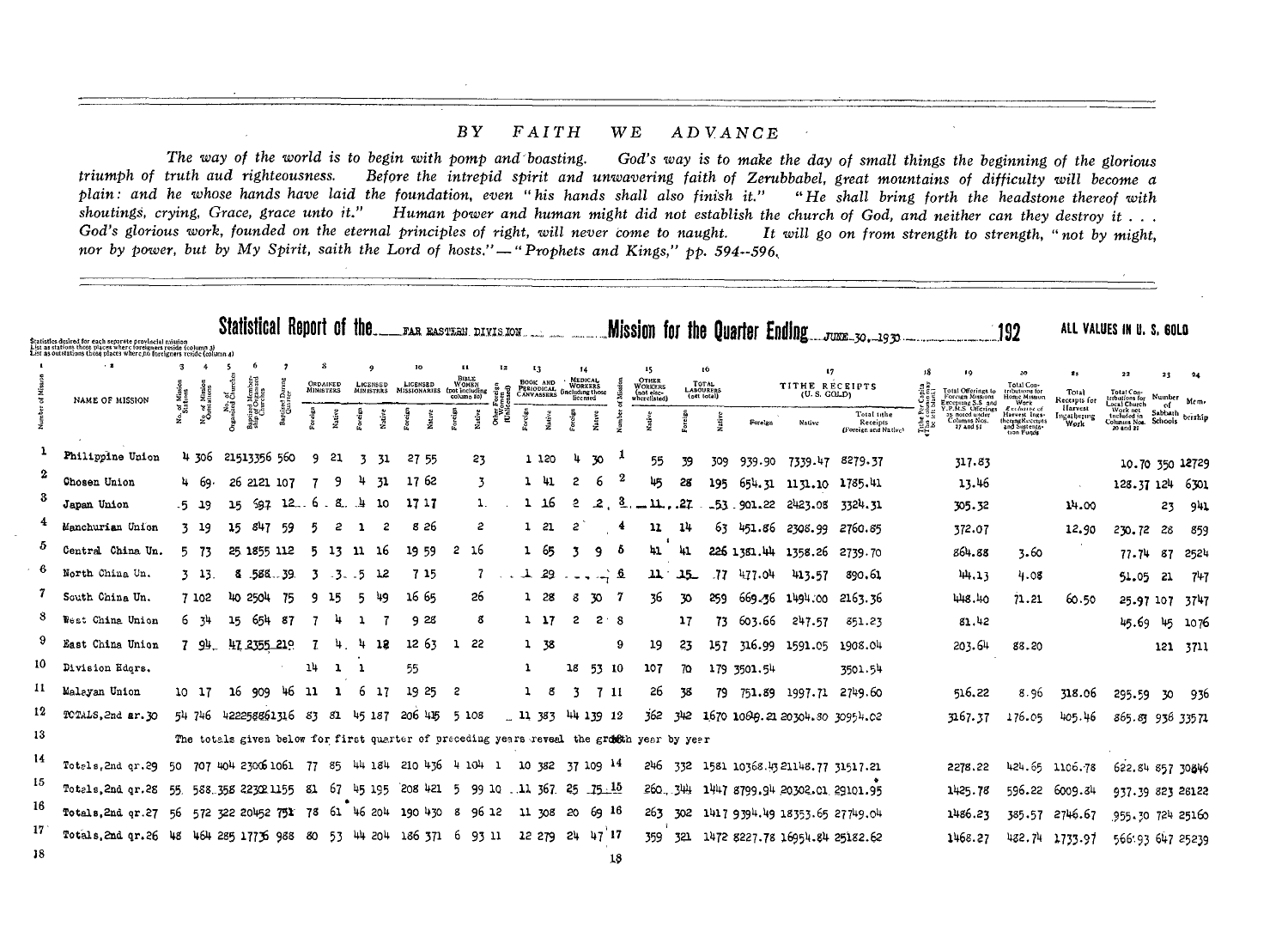|            | ance<br>S. S.        | Average / S.S. Offerings to<br>Attend- Foreign Missions<br>for First<br>Twelve Sabbaths | Thirteenth<br>Sabbath.<br>Offering | Total S.S.<br>Offerings for<br>Sabbath Offering scriptions) | Retail<br>Value of | Value of Book : Value of Book,<br>Quarter, includ- Periodical Sales Sales (on Basis   Tract, and<br>ing Thuteenth (including Sub-of Retail Price) [Periodical Sales | Total Retail<br>(All Literature) | Estimated<br>Value                                                                                                                                    |      | Number<br>Schools | Enrolmont of<br>Church School                | Number<br>Interneda<br>Schools | Enrolment<br>Intermedia<br>Schools | Enrolment of<br>raining Schoo | Total<br>Enrol-<br>Schools | <b>FOREIGN</b><br>TEACHERS |                      |       | NATIVE Total<br>TEACHERS Number<br>Tea-<br>chers | Estimated<br>Value of<br>School Build-<br>ings and<br>Equipment | Expense of<br>Montchance<br>nf Schools | Mem-<br>bersbip: | <b>Y.P.S.</b><br>Contribution<br>for Foreign<br>Work | for Home<br>Mission<br>Work | Y. P. S.<br>Locol Society<br>Work |
|------------|----------------------|-----------------------------------------------------------------------------------------|------------------------------------|-------------------------------------------------------------|--------------------|---------------------------------------------------------------------------------------------------------------------------------------------------------------------|----------------------------------|-------------------------------------------------------------------------------------------------------------------------------------------------------|------|-------------------|----------------------------------------------|--------------------------------|------------------------------------|-------------------------------|----------------------------|----------------------------|----------------------|-------|--------------------------------------------------|-----------------------------------------------------------------|----------------------------------------|------------------|------------------------------------------------------|-----------------------------|-----------------------------------|
|            |                      |                                                                                         |                                    |                                                             |                    |                                                                                                                                                                     |                                  |                                                                                                                                                       |      |                   |                                              |                                |                                    |                               |                            |                            |                      |       |                                                  |                                                                 |                                        |                  |                                                      |                             |                                   |
|            | 1,0802               | 2408.24                                                                                 | 757.44                             | 3165.68                                                     |                    |                                                                                                                                                                     |                                  | 16609.76 150 40800. 17645                                                                                                                             |      |                   | 33 1153 1 12 126 4 527 1806                  |                                |                                    |                               |                            |                            | .22                  | -23   | 58                                               | 11634.47                                                        |                                        | 126 2598         |                                                      |                             | 123.71                            |
|            | $2\frac{1088}{1000}$ | 781.07                                                                                  | 96.18                              |                                                             |                    | $877.25 + 3716.82 + 1495.48$ 5212.30                                                                                                                                |                                  | 87 32926.                                                                                                                                             | 8950 |                   | 33 1178 2                                    |                                |                                    | 1 187 1365                    |                            |                            |                      |       |                                                  | 46506.00                                                        | 4706.00                                | 26 1 71 4        |                                                      | 2.00                        | 5.75                              |
|            | 625                  | 666.98                                                                                  | 249.06                             | 916.04                                                      |                    |                                                                                                                                                                     | 1.2441.25                        | 7.18000.                                                                                                                                              | 800  |                   | $118 - 3$                                    |                                |                                    | $2 - 80$                      | 88.                        |                            | $-4.1.4.3$           |       |                                                  | 30000.00                                                        |                                        | $10 - 114$       |                                                      |                             |                                   |
|            | 782                  | 452.88                                                                                  | $91.81$ .                          | 574.69                                                      | 1817.49            |                                                                                                                                                                     | 2339.12 4156.61.                 | 510150.                                                                                                                                               | 550  |                   | 5, 125, 4                                    |                                | 2:100                              |                               | 225                        |                            | я                    |       |                                                  | 9800.00                                                         | 1925.88                                | 12 297           | 5.11                                                 | 3.05                        |                                   |
|            | $5\quad2378$         | 513.40                                                                                  | 121.91                             |                                                             | 635.31 3159.00     |                                                                                                                                                                     |                                  | 3924.60; 7083.60 25:15050. 3025;                                                                                                                      |      |                   | $24^{+}$ 506 5                               |                                | 3'230'                             |                               | 736                        | -2                         | -34<br>ц.            |       |                                                  | 12500.00                                                        | 1235.00                                | 17 393           |                                                      | ا 82.                       |                                   |
|            | 6 695                | 153.83                                                                                  | 17.69                              |                                                             | 171.52 1637.83     |                                                                                                                                                                     | $521.45$ $2189.63$ $+$           | 4.3700.1300                                                                                                                                           |      | $8$ 237 6         |                                              |                                | 2, 58                              |                               |                            | 295.111                    |                      | .5.   |                                                  | 2500.00                                                         |                                        | 4 130            |                                                      |                             |                                   |
|            | 7 3292               | 638.36,                                                                                 | 122.45                             |                                                             |                    | 760.81 1793.29 1953.39 3746.68                                                                                                                                      |                                  | 29 30383.                                                                                                                                             | 4760 | 36.1253           |                                              |                                | 21972                              |                               | 66 1516                    | $\mathbf{z}$               | 6 42                 | -25 ≟ | 76                                               | 32572.00                                                        | 3425.00                                | 19 766           |                                                      | 29.83                       |                                   |
|            | $8\quad1106$         | 267.30                                                                                  | 50.58                              | 317.88                                                      | 165.40             |                                                                                                                                                                     |                                  | $66.57$ 1160.14 7 8600                                                                                                                                | 1020 |                   | $9, 178$ 8                                   |                                |                                    |                               | 178                        |                            |                      | 8     | -11                                              |                                                                 |                                        | $2 - 35$         |                                                      |                             |                                   |
|            | $9 - 2981$           |                                                                                         |                                    | $932.12$ 118.44 1c50.56 2521.15                             |                    |                                                                                                                                                                     |                                  | 3404.18 5997.89; 15 41100. 3150                                                                                                                       |      |                   | $16$ 700 $9$ <sub>1 <math>3</math></sub> 176 |                                |                                    |                               |                            | 858 1 2 32 11              |                      |       |                                                  | 48 11375.00                                                     |                                        | 10 494           |                                                      | 8.50                        |                                   |
| 10         |                      |                                                                                         |                                    |                                                             |                    |                                                                                                                                                                     |                                  |                                                                                                                                                       |      |                   | 510                                          |                                |                                    | 3 877 882 10 11 20            |                            |                            |                      |       | 2 43                                             |                                                                 |                                        |                  |                                                      |                             |                                   |
| $11 - 962$ |                      | 639.24                                                                                  |                                    | $201.37 + 840.61$ , 332.58                                  |                    |                                                                                                                                                                     |                                  | 2303.97 3025.32 1324688.69 1370 13 646 11 1 29 675 4                                                                                                  |      |                   |                                              |                                |                                    |                               |                            |                            | - 14<br>$\mathbf{z}$ |       | 12 33                                            | 56818.97 2333.98                                                |                                        | 8 376            |                                                      |                             | 4.88                              |
| 1228611    |                      |                                                                                         |                                    |                                                             |                    |                                                                                                                                                                     |                                  | 7483.42 1826.95 9310.35 15143.56 16008.76 51623.18 342 25397.6942570 179 5989.12 24 887 13 1766 8624 33 42 256 107 440 213706.44 13625.86 234 6517    |      |                   |                                              |                                |                                    |                               |                            |                            |                      |       |                                                  |                                                                 |                                        |                  |                                                      | 5.11 44.20                  | 134.4                             |
| 13         |                      |                                                                                         |                                    |                                                             |                    | Totels, 2nd marter year 1929, 1928, 1927, 1926                                                                                                                      |                                  |                                                                                                                                                       |      |                   | 13.                                          |                                |                                    |                               |                            |                            |                      |       |                                                  |                                                                 |                                        |                  |                                                      |                             |                                   |
|            | 14 25305             | 6951.82                                                                                 |                                    |                                                             |                    |                                                                                                                                                                     |                                  | 1696.93 · 8648.75 19193.22 · 15770.04 58507.13 329 169530.45 40021 166 5161 14 · 16 965 8 1179 7588 · 31 · 47 31                                      |      |                   |                                              |                                |                                    |                               |                            |                            |                      |       | 81 390                                           |                                                                 | 184085.19 18287.86 182 4154            |                  | 8.25                                                 | 7.00                        | 35.52                             |
|            | $15235+8$            | 6838.63                                                                                 | 2089.30                            |                                                             |                    |                                                                                                                                                                     |                                  | 8928.40 13757.29 20941.86.56639.72 263 192735.60.2266 164 6380 15 .6, 312.7 1068 7776 26 36 222                                                       |      |                   |                                              |                                |                                    |                               |                            |                            |                      |       |                                                  |                                                                 | 98 373 185934.15 18101.24 141 4589     |                  |                                                      | $25.14$ $29.10$ $117.59$    |                                   |
|            | $16\,20042$          | 5995.06                                                                                 | 1761.15                            |                                                             |                    |                                                                                                                                                                     |                                  | 7756.13 17127.71   51377.59 73907.60 252 205539.81 34205 138 5232 16 6 369 5 680 6253 25 35 181                                                       |      |                   |                                              |                                |                                    |                               |                            |                            |                      |       |                                                  |                                                                 | 87 328 225162.69 27143.85 145 4298     |                  |                                                      | 23.35 19.95 49.12           |                                   |
|            | 1720401              | 5459.27                                                                                 |                                    |                                                             |                    |                                                                                                                                                                     |                                  | 1277.31 6736.58 11664.87 23779.23 40011.60 233 17844 7.00 285 194 6961 <sup>17</sup> 11 698 5 652 8311 29 35 276 101 441 2631 24.12 28970.13 132 4234 |      |                   |                                              |                                |                                    |                               |                            |                            |                      |       |                                                  |                                                                 |                                        |                  |                                                      | 9.88 45.95                  | 116.92                            |
|            |                      |                                                                                         |                                    |                                                             |                    |                                                                                                                                                                     |                                  |                                                                                                                                                       |      |                   |                                              |                                |                                    |                               |                            |                            |                      |       |                                                  |                                                                 |                                        |                  |                                                      |                             |                                   |

# THE AVENUE OF SPIRITUAL POWER

Prayer lifts the minis-There is a wireless connection between heaven and earth, and the successful minister must make larger use of it. ter above the miasma of earth and into the presence of God. It rests His soul from the befogging affairs of daily life, and grants to him the vision "We will give ourof a higher life of power and possibilities. The apostles discovered the possibilities of prayer in the organization of the church. selves continually to prayer, and to the ministry of the word," was their pronouncement, and that plan of organization carried the gospel to the world of the first century. We may hold committe meetings, lay plans, gather statistics, operate schools, sanitariums, and publishing houses, and yet if Let us pray without ceasing, for prayer is we do not have the power of the Holy Spirit these agencies will hinder and not advance the cause: the avenue of power.-Selected.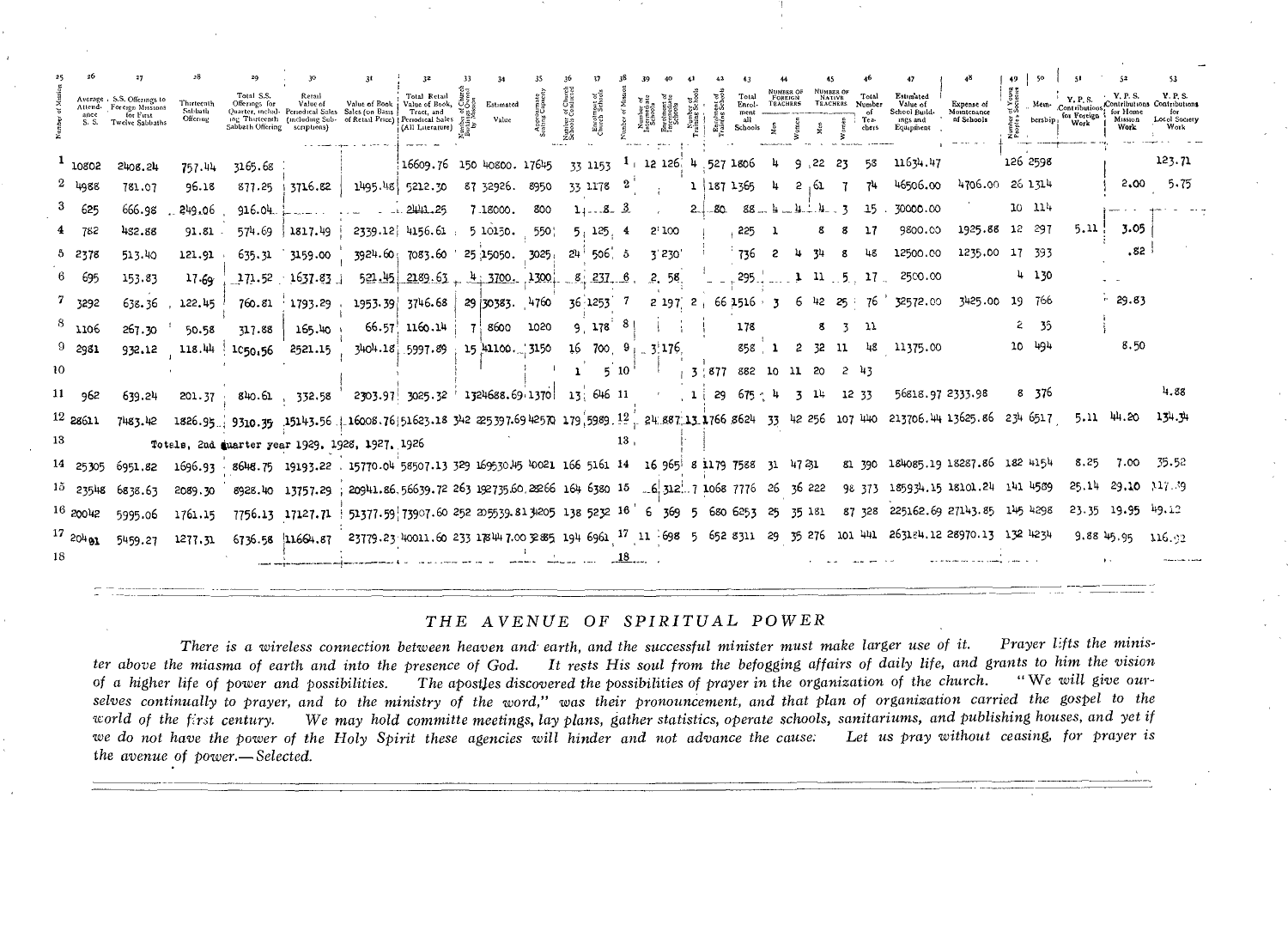# Statistical Summaries  $-$  2nd Qr., ending June 30, 1930

# THE HALF YEAR'S RECORD

IN this issue are given the statistical reports and summaries for the second quarter of year 1930. These are much in keeping with similar reports of the activities of churchmembers and workers in the Far East during former quarters. One noteworthy feature of the figures in this issue, is the high average maintained in several sections of China notwithstanding many adverse conditions. Earnest labor has been put forth in lands, also, where there is no war, no famine, no banditry; and their records also show advancement in many lines. It is evident that the Lord is blessing all classes of workers in all lands comprising our Division field.

The Philippine Union has had a good quarter. In Chosen there have been no gains in net church membership, but there have been 107 baptisms. For the quarter ending June 30, 1930, net gains in church members include 498 for the Philippines, 7 for Japan, 37 Manchuria, 70 Central China, 39 North China, 29 South China, 74 West China, 202 East China, 6 Malaya. Chosen's net *loss* for the quarter was 12. The entire net *gain*  for the Division in baptized church members during the quarter under survey, was 951. This brings our church membership in the Far East up to 25, 886 on June 30, 1930.

Reviewing the half-year period, we find that these six months have brought the Far East a net gain of 1,235 church members - 19 less than during the like period a year ago.

During the full half-year, the total tithes collected in the Far East aggregated G. \$6S,004.77 (a little over ten thousand dollars *gold* more than during the first six months of 1929). The Sabbath school offerings for these six months, totaled G. \$ 18,617.84 (upwards of two thousand dollars *gold* in excess of the first six months of 1929). Offerings to foreign missions aside from Sabbath school offerings and some other sources of mssion revenue, G. \$ 3,991.27 for the first six months of 1930 (about four hundred dollars *gold* less than the corresponding period a year ago). From these three items alone there has come into the mission treasury from Far Eastern believers during the first six months of 1930, the sum of G. \$90,613.18, which is about G. \$ 12,000.00 in excess of the amount received from January to June the previous year. Our members have increased, and this accounts in part for the larger amounts now coming into the treasury.

Our incomplete reports of literature sales show a loss instead of a gain. The amount sold during the first six months of 1930. G. \$ 94,682.97, is about ten per cent less than that

which was reported for the first half of 1929. While the tithes and offerings seem to be increasing, the literature sales seem to be diminishing. The increases in constituencies are about as during last year.

The year 1930 is about to close, soon we shall be casting up the summaries for the twelve months. Just a few weeks of this year remain, during which to labor and to bring in of our tithes and offerings. We may, if we so choose, advance beyond former averages; we may retrograde. It will never do to fall behind, even in this year when depression is the experience through which many are passing in the Philippines, in Japan, in China, in Chosen, and even in Malaya. The needs all about us, impel us to enlarge our liberalities, and to pay a faithful tithe and to add thereto if need be in order to make up deficits. May the Lord lead us on and on, from strength to strength, and particularly at this time when the old organization known for many years as the Far Eastern Division is about to be reorganized into two seperate Divisions, each of which will desire to begin its history with a constituency possessing in abundant measure the spirit of liberality that always accompanies earnest soulwinning advances. **comparison** 

# The Sabbath School Department ------- Far Eastern Division

Summary For Quarter Ending June 30, 1930

*(All Offerings in U, S. Gold)* 

| Conference or<br>Mission | Number<br>Schools | Average<br>Membership Attendance | Average          | Birthday<br>Offering |      | Investment<br>Fund Offering |     | 12 Sabbaths<br>Offerings | 13th Sabbath Total Offerings<br>Offering |            |    | to Missions |
|--------------------------|-------------------|----------------------------------|------------------|----------------------|------|-----------------------------|-----|--------------------------|------------------------------------------|------------|----|-------------|
| Central China            | 87                | 2,524                            | 2.378            | 12.50<br>s.          | S    | 11.09                       | \$  | 489.80                   | \$                                       | 121.89     | \$ | 635.28      |
| Chosen                   | 124               | 6.301                            | 4.988            | 35.47                |      | 8.03                        |     | 737.57                   |                                          | 96.18      |    | 877.25      |
| <b>East China</b>        | 121               | 3.711                            | 2.981            | 10.45                |      | 100.89                      |     | 820.79                   |                                          | 118.43     |    | 1,050.56    |
| Japan                    | 23                | 941                              | 625              | 17.51                |      | 29.83                       |     | 619.64                   |                                          | 249.06     |    | 916.04      |
| Malaya                   | 30                | 936                              | 962              | 13.20                |      | 78.98                       |     | 547.06                   |                                          | 201.37     |    | 810.61      |
| Manchuria                | 28                | 859                              | 792              | 11.25                |      | 29.55                       |     | 442.08                   |                                          | 91.81      |    | 574.69      |
| North China              | 21                | 747                              | 695              | 5.22                 |      | 7.04                        |     | 141.61                   |                                          | 17.65      |    | 171.52      |
| Philippines.             | 350               | 12,729                           | 10.802           | 296.79               |      | 24.98                       |     | 2.086.48                 |                                          | 757.43     |    | 3,165.68    |
| South China              | 107               | 3,747                            | 3.292            | 24.81                |      | 30.91                       |     | 582.64                   |                                          | 122.45     |    | 760.81      |
| West China               | 45                | 1,076                            | 1,106            | 1.52                 |      | 4.13                        |     | 261.65                   |                                          | 50.58      |    | 317.88      |
| Sungari-Mongolia         | Totals            | for                              | Sungari-Mongolia | included             | this | <i>auarter</i>              | and | henceforth               |                                          | under      |    | Manchuria.  |
| Total                    | 936               | 33,571                           | 28,621           | \$428.72             | \$   | 325.43                      | s.  | 6,729.32                 |                                          | \$1,826.85 | s. | 9,310.32    |

 $\hat{\mathcal{F}}_{\text{in}}$ 

MRS. I. H. EVANS, *Secretary*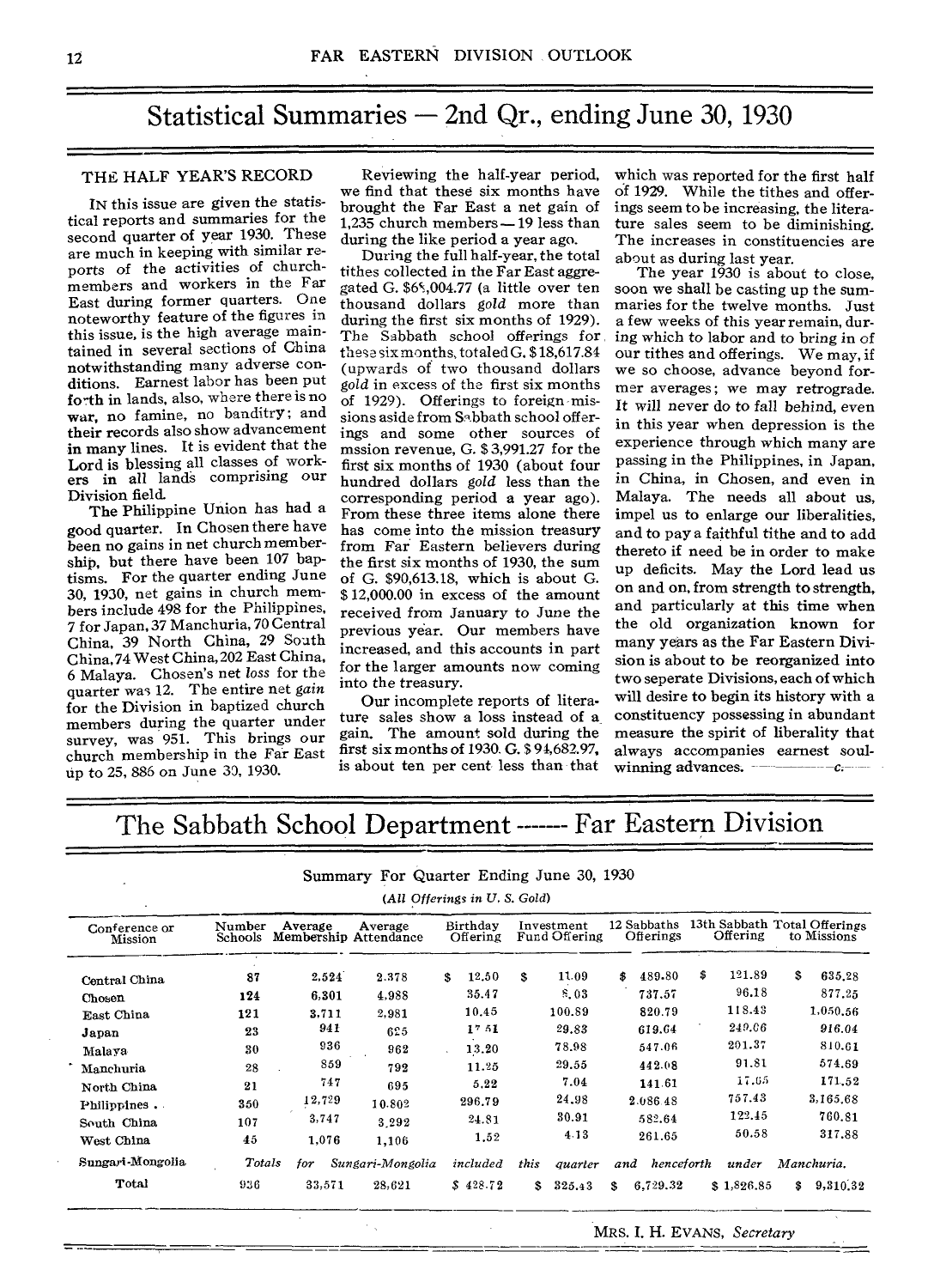# Here and There

## IN CHANGSHA

SEVERAL letters have been coming in recently from brethren connected with our mission in Hunan, with headquarters at Changsha, and also from the Central China Union offices at Hankow. Pastor C. H. Davis, director of the Hunan Mission, writes under date of September 23:

" Our evangelists and colporteurs have had to leave all of our work on the east side of the river. From these places some of our believers have come out as refugees. Others have been scattered from the churches. What we shall find in these places when we go back, it is difficult to estimate. Already communication has been cut off for several months. There are 9,000 refugees from Liuyang and Pinggiang living on Yoloshan. About 20,000 in all came from Liuyang alone. Many of these brought nothing with them excepting the clothes they walked in. Because of the danger at Liuyang, we moved the family of our evangelist from there last June, and the husband, Pastor Hwang Dzi Lin, continued there alone. Later he was among the number that went to the Chiao Tou Djen summer school. In this way this family missed the troubles that came to Liuyang during the summer. "The Anyuen evangelist came to

Changsha on business, expecting to go back immediately, but there is no opportunity to do so. We sent our Pinggiang evangelist to Chiao Tou Djen, and his family was left in our chapel at Pinggiang. To date he has been unable to ascertain if all is well with them or not. Our worker from Chiao-tou, the church in the Pinggiang district, escaped to Changsha via Yochow, after the word was brought to him by a friend that he had been condemned to be shot. As these men are cut off from their stations, we are giving them work in other places, because it is most indefinite when they will be able to return with comparative safety.

" Our evangelistic work is being hard hit in all parts of the field, it being difficult to hold public efforts or to do tent work, and as a result this year our baptisms have fallen off considerably. Hoping for an improvement in conditions, we have postponed our Harvest Ingathering effort until November. Under present conditions, this work would be very difficult, and it is probable that we could not have as good *success* as we might have later. " One of our earnest men, Djou by

name, with his brother, has been leading out in the book work in a strong way, and they have been very successful at holding our colporteurs in the field. As a result our literature sales are mounting high, and it is probable that we shall go over our goal, \$ 10,000 Mex. sales for this year. Be-tween the times that Changsha has been changing hands, we have done some successful Big Week work, and this has been a good lift to our total sales. " Brother Hamp arrived back here at

the end of August, and Brother Coberly<br>the first of September. We are not per-<br>mitted to bring our families here, so it<br>seems that it will be necessary for them to<br>sepead the winter in Hankow."<br>Brother W. I. Hilliard. secr

of the Ce atral China Union Mission, writes concerning the work in Hunan

under date of September 23: " On account *of* the trouble at Chang-sha, the consuls will not give permission

for women and children to return there ; so Mrs. Davis and Mrs. Hamp are living here in the Hankow compound, Mrs. Hamp teaching our church school. Brother Hamp came in from there yesterday, and reports that things are quite tense. and that while the military seem to be doing all they can to protect the place, yet there is an atmosphere of uncertainty about everything. They had planned on opening up their school the same as last year, but owing to the trouble, have decided to carry on a school for boys only for the time being. Brother Longway is in Hunan at the present time, *giving* our colporteurs some assistance, and he says they are having good success. In fact I believe I heard him say the trouble has seemed to have been a help to the colporteur work, as they have sold more of our books in Hunan this year than at any time in the past ; so while it has been rather difficult for our evangelists to get out and do aggressive work in Hunan, the truth has been going through literature scattered and we believe that there will be a har vest of souls from that field as a result of the efforts put forth. "

# HONAN, SHENSI, AND HUPEH

BROTHER W. I. HILLIARD, writing from the Central China Union headquarters at Hankow under date of October 3, reports :

" Brother Shaw and Brother Dzo Pei Hsin have just returned from Yencheng, Honan, and report a pleasant and profitable time. They have visited most of our places, both east and west of Loho, and have found our people of good courage. Brother Shaw organized the Harvest Ingathering work while up there, and set a goal for each church member and each worker. The goal for individual members was \$2 Mex.; for workers, it was \$4 Mex. While these goals may seem small, yet they were not beyond reach, and the men went after the returns enthusiastically. The goal for the Loho church amounted to \$ 500 Mex., and in the three days Brother Shaw was there they had raised about \$ 400 of it. Even the coolies who are church members had been out, some *of* them *bringing* back as high as \$6 or \$7 apiece. Brother Shaw said it did his heart good to hear them tell of their experiences. We are hoping to organize in a similar way here in Hupeh. I was very glad to get this word from Brother Shaw when he returned from Honan, as I believe much more good is accomplished by giving each church member a part in this work, even though we do not raise quite as much money as foreigners might by going out themselves and doing the greater part of the work. Of course I don't mean that foreigners should not do all they can, but that more good would be accomplished by organizing the work so that each church member has apart.

" We also received a very encouraging letter from Pastor Wu of Shensi last evening. He tells of the interest out in the Puchen district, where Brother Chen Wen Hsioh has been laboring. Ten new members were baptized there last year. Early this year thirty-five more were baptized in that district, and Pastor Wu writes that they have just baptized fourteen more. This makes fifty-nine who have been baptized in this one district, and they are now organizing a church. We asked Brother Longway who has recently returned from that district, what he thought of this work, and he stated that from his observations

Brother Chen is doing a thorough work, and that alt who have been baptized know this truth. We thank do God for th sse faithful men, and pray that they may have much of His Spirit to direct them in the carrying on of His work.

The church building here in Hankow is coming along nicely, and we hope that in another month's time it will be ready for occupancy. Brethren Graham and Shultz have already moved into their new offices and are pleased with them.

We are looking forward to Brother Frederick Lee's coming as aoon as the building is ready, and we feel sure that there will be a good attendance throughout his lecture course. Brother Bierkle has several interested here now, and we trust there will be more by the time Pastor Lee comes up."

## OUR REMAINING CALLS

Our remaining calls, yet to be filled, include a principal for Canton school, a physician for Central China, one for the West, and one for Shanghai Sanitarium ; a factory superintendent for the Shanghai Signs Press; a science teacher for China Theological Seminary; another nurse for Manila; two evangelists for West China, two for South China, two for North China, one for Manchuria, one for East China. Dr. F. E. Bates, for medical work in the South China Union, has been in Edinburgh for some weeks, securing British recognition.

Nearly all the " remaining calls, " as listed above, are " replacements. ". The net total of foreign workers in *mission service*  in the Far East is little more to-day than it was five and even eight years ago ; and in some Unions, even with the accessions listed, their total working force (foreign) will not be any more than was reported ten years ago. Through the years many native workers have been learning to bear heavy burdens, and thus we have found it possible to carry on without any large increase of workers from abroad. For the development of new constituencies and for the strengthening of the native forces, we do have need of a minimum number of earnest laborers from the homelands who can help to make the pattern plain in all lines of endeavor. And thus also may spiritual interests be maintained and strengthened.

*c.* 

#### FIRST TRACT IN ANNAMESE

Brother E. J. Johanson, enclosing a copy of our first tract in Annamese, writes *from Singapore* under date of October 5: " This, our first tract in Annamese, is, I believe, the translation of a French tract on the Bible called in French ' The Bread of the Soul.' We find ourselves up against a very serious problem regarding the circulation of Chinese literature in French Indo-Thus far the government has turned down every request we have made. We now have in a request for the books, Hope of the World' and `Health and Longevity,' and are hoping that the authorities will give us permission to sell these,. although they have definitely re-fused permission for three other Chinese subscription books, and for the Chinese  $Sigs$  of the Times.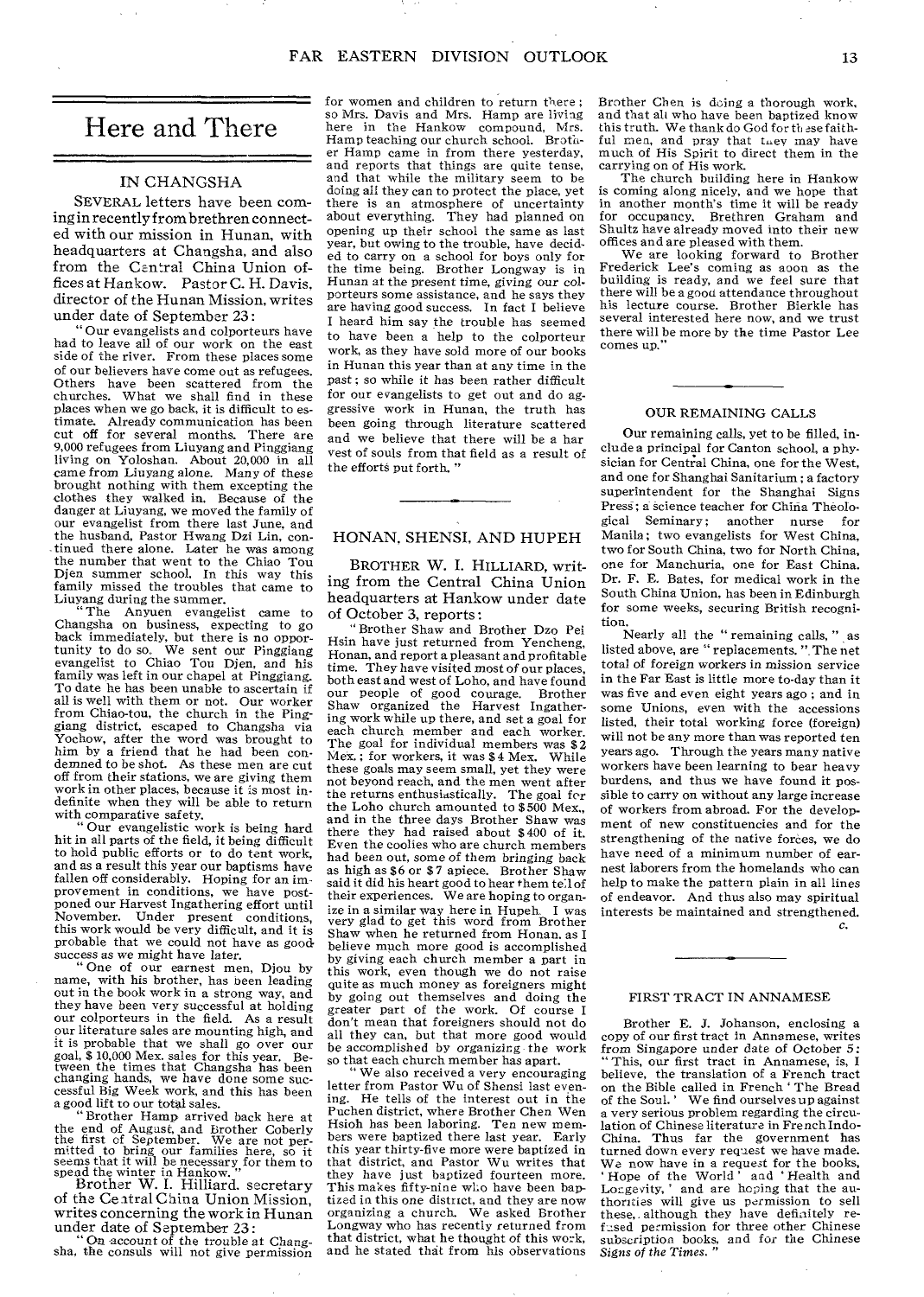# General Notes

# THE MALAYAN BOOK WORK

BROTHER ALBERT J. WERNER, in a letter from Singapore dated August 28, 1930, expresses gratitude in behalf of himself and family for a safe and pleasant journey across the China Sea, which was wonderfully calm during their trip from Hongkong to Singapore. He says that as they neared Singapore it was so cool because of a rainstorm that they felt the need of a little extra clothing. " We like Singapore very much," he writes. " We love the people more and more as we get better acquainted with them."

"To-morrow we shall probably meet Brother Hoeta oeroek and make plans for the Bookmen's Institute, to open September 8. I feel sure that we shall in a very special way see the blessing of God manifested in the publishing work in the Malayan Union. Will you not pray with us that we shall be successful in winning souls for the Savioar here ?"

These are good words from one who has just come among us to undertake the great work of distributing the printed page throughout the Malayan Union. May Heaven's blessing attend the efforts of Brother Werner, Brother Hoetaoeroek, and their associates.

# CAMBODIA

WE are of good courage, first because we know that God is with us in taking this final message of warning to this hitherto unentered field ; secondly because the Lord has brought us into contact with one who can very ably teach us the native language, for we know that to be able to speak to the people well in their own tongue is essential. Our teacher is one who was employed by the British and Foreign Bible Society to translate the New Testament from French into the Khmer, the native dialect. Perhaps we shall have to translate portions of the Old Testament for our work.

The Catholic Church carry on extensive work here, and have shown themselves friendly to us. The only Protestant denomination working here prior to our coming, is the Christian Missionary Alliance, who have five European ministers and a

Bible school in Cambodia. Some one has reported us to the

police as being troubie-makers, but the police seem very favourably impressed with our work so far, and one in the office reads regularly the *" Signs of the Times"* and wants to know more of the truth. After questioning me some, he said that we had shown ourselves friendly, while some others had only come when they desired to make some request. These things, meant to hinder our work, have only helped it. We thank God for this experience.

Cambodia is another center of Buddhism. It is true that these people accept Christianity slowly; but we know that God has many honest hearts here who are longing for light. Pray that we might find them. The women of Cambodia nearly all have their hair cut short, and we understand that their hair is a sacrifice which they offer to Buddha. These people are fond of music, and have good orchestras, mostly of xylophones and drums. Their love of music will be a help to the work.

Already Sister Pickett has treated several natives who have come into contact with us and were in need of medical attention ; this has made some friends, and we feel that when we are able to open up a small dispensary, it will help our work much, especially in the interior.

We have learned that it is not so much the different doctrine we preach as it is to have our lives in harmony with what we ask our hearers to do, that counts. Pray for us, alone as we are, that soon there will be many worshipping on the Sabbath with us. —F. L. Pickett, in *Malayan " Notes of Progress. "* 

# A CONVENTION IN BATANGAS

# (From " Mizpah")

FOR some weeks Pastor J. Emralino has been preparing for a Sabbath school convention in his district. There are new converts, and interested ones to whom the Sabbath school organization is not known. Accordingly, a convention was held on Friday and Sabbath, July 11 and 12, at Sta. Clara, a *barrio* of Batangas, right on the sea, where our brethren have a chapel.

There were 150 at the Sabbath school, 142 of whom were adults, and many of whom had come from the surrounding chapels to attend. We were glad to have with us six of our colporteurs and magazine men.

Meetings were begun on Friday evening, and lasted practically all day Sabbath, as an early morning prayer meeting was held, and the candidates for baptism were led down to the sea. It seemed as if not a minute of the day was wasted, necessary time being taken only for meals and for a short rest. Of the ten who were baptized, six came into contact with the truth for the first time in the Tanauan effort and through the Sabbath school.

Much interest was shown in all the topics that were presented for discussion, and intelligent questions were asked. The people were eager for further knowledge of the Lord's work in this closing age of the world. A large number of periodicals were distributed among those who can read English, a good share being placed in the hands of the colporteur and magazine men, as they have so many opportunities for meeting the public and finding interested readers.

Thus another advance step was taken in spreading the third angel's message in the Philippines. Ten new members were added to the 13,356 brethren of like faith, and the bonds which hold them together as one body in Christ were a little more closely knit by this meeting together, brief though it was.

#### FOR HOME MISSIONS

MISSIONS at home, through thoughtful regard for the needs of neighbors and friends not yet acquainted with the Saviour and with saving gospel truth, has been the key-note of special meetings held by Pastor L. V. Finster, Division Home Missionary Secretary, in Japan and East China Unions since his return from General Conference. On the 19th inst. Brother and Sister Finster sailed for Manila, to spend the re-maining weeks of the year in the in, terests of home missions in that field. Their former associations in the Philippines, in the pioneer days of our, work there, will be recalled by many of their friends who have kept faithful to the message of present truth and who have lived to see the day when believers in the Philippines, counted first by tens, then by hundreds, are now listed by the thousands, the baptized membership on June 30, 1930, being reported as 13,356. What bath God wrought! May His blessing. accompany Brother and Sister Finster in their meetings in the Islands, and bring courage to many a believer to witness faith-<br>fully for the Master. fully for the Master.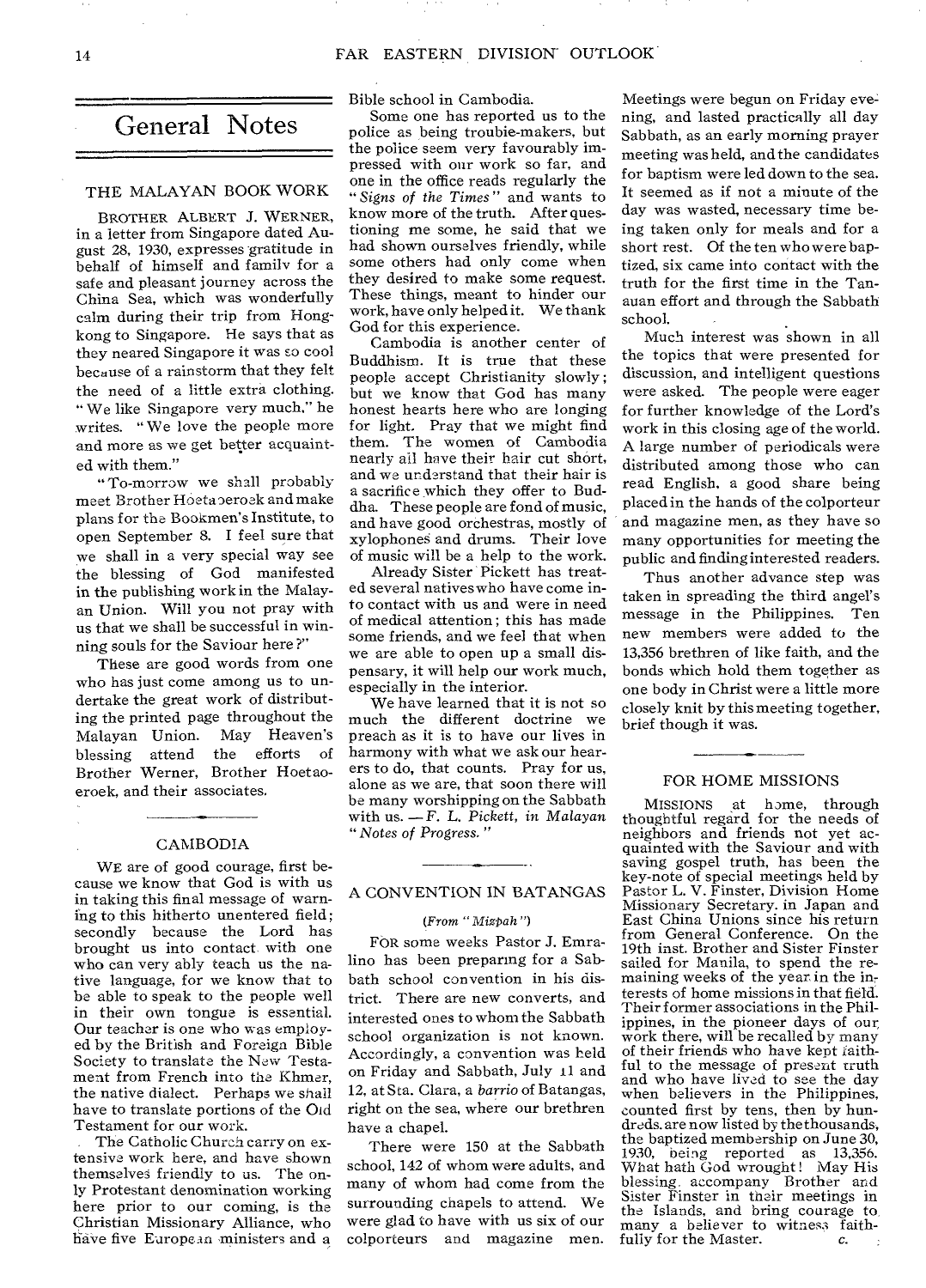# FAR EASTERN ACADEMY

#### H. H. MORSE

THE school year 1930-31 of Far Eastern Academy opened on September 16 with the largest first-day enrollment of any year.

At the present time there are forty-four students enrolled, classified as follows : boarding, 18 ; resident 26. Of these there are 21 in the church school group, grades 1-6, and 23 in the junior and senior academic group, grades 7-12.

The Faculty is made up as follows : Harry H. Morse, principal and business manager, Mathematics and Science ; Mrs. H. H. Morse, matron and preceptress ; Chas. Larsen, Bible and History; Mrs. Ora R. Williams, English: Miss Florence Numbers, Music ; and Miss Lillian Anderson, Church School, grades-1-b.

63 % of the students have attended Far Eastern Academy one or more years, showing 37 % of the students to have entered the school for the first time.

The enrollment is as follows, classified as to boarding or resident students :

*Boarding:* Japan — Albert Cole, Charles Anderson. Mukden—Allan Cossentine. Peking—Melvin Appel. Yencheng—Robert Strickland, Lloyd Strickland. Chiao Tou Djen — Vina Hurd, Milton Lindt. Tatsienlu — Robert Andrews. Shanghai—Valerie Mountain, Vernon Mountain. Wai Chow — Helen Anderson, Hazel Anderson. Canton — Doris Ham, Beatrice Ham, Lyle Ham. Siam — Genevieve Abel, Evelyn Abel.

*Resident:* Mary Lou Lee, Milton Lee. Dorothy Lee, Walter Barrows, Irene Barrows, Vivienne Mountain, Vinton Scott, Vernon Scott, William Scharffenberg, Richard Scharffenberg, John Scharffenberg, Kenneth Wood, Janet Wood, Aileen Dixon, Harold Dixon, Lorwin Thiele, John Milton, Nimrod Milton, Elmer Kilbourne, Ernest Kilbourne, Edwyl Kilbourne. Era Belle Paul, Laural Sissons, Gilbert Sissions, George Wilkinson, Clarence Miller.

For his age I suppose that Robert Andrews, son of Dr. and Mrs. J. N. Andrews of Tatsienlu, West China, has traveled the greatest distance alone of any student entering a Seventh-day Adventist school this year

—by time 5 weeks ; by distance 1,900 miles ; 1,400 miles of which he came with strangers.

The work of the school is well organized, and every one is gradually breaking into the new routine of school life, some for the first time away from home.

After school hours may be seen the activities of many diligent workers ; brooms, mops, dust-cloths, etc., are in action. Also, spades, hoes and rakes in season. The printing department gives work to six boys, setting type, reading proofs, or operating the new job press.

Other activities are also in evidence which have far-reaching effects upon the lives of the students. On Friday evenings the Missionary Volunteer Meetings are conducted with the following officers : *Superintendent,*  Prof. H. H. Morse, *leader,* Albert Cole ; *secretary* and *treasurer,* Evelyn Abel ; *pianist,* Genevieve Abel. A very keen interest is maintained in the progressive membership, the following working for the respective classes : *Comrades —* Genevieve Abel, Evelyn Abel, Helen Anderson, Beatrice Ham, Charles Anderson, Albert Cole, Lyle Ham. *Companions*  — Milton Lee and Dorothy Lee. *Friends—Valerie* Mountain, Vina Hurd, Hazel Anderson, Doris Ham, Allan Cossentine, Robert Andrews, Vernon Mountain, Harold Dixon. and Robert Strickland. In addition to these activities, are also swimming, study of birds, trees, flowers, and camp craft.

The missionary work of the society is planned to be a real active program of giving out papers, tracts, flowers, doing Christian Help work, etc. Then there, further, is the Far Eastern Academy Sabbath School under the direction of Mrs. Ora R. Williams, with Charles Anderson as *assistant,* Beatrice Ham, *secretary,*  Helen Anderson, *pianist.* The Sabbath School is a live one, and I am sure that good reports will be forthcoming of work accomplished and goals reached.

#### " BRING YE ALL THE TITHES "

CAMPAIGNS for increasing the tithes have been inaugurated of late in the Philippine Union ; and at the close of the first month of this special work in Central Luzon, a noticeable<br>increase was reported. The camincrease was reported. paign for tithe returns in East China Union, has been scheduled to

open on October 25, and to continue by way of special instruction and personal labor, for from four to six months, in order that all may understand the blessed privilege they may enter into through the door of faithfulness in tithe-paying.

Some fields began earlier in the year; some try to keep this privilege before their constituencies at intervals throughout the year. The Sabbath school lessons on tithe-paying have helped, as have studies given in the monthly missionary meetings, and in the Y. P. M. V. societies. During the first six months of 1930, throughout the Far East, the tithes that were brought into the treasury exceeded by ten thousand dollarsgold the total reported for the corresponding period of the previous year. An increase of ten thousand gold in a sixmonth period, gives ground for encouragement to those who are undertaking special campaigns for increasing the tithes in their respective Unions. May Heaven's blessing continue with those who faithfully return to the Lord His own. *c.* 

# BAPTISMS IN CENTRAL LUZON

## (From *"Mizpah ")*

THE Central Luzon Conference reports baptism of about two hundred during the first part of this year. Many of these are the fruits of home missionary work by our church members. A number are still await-<br>ing baptism. The conference The conference evangelists report having had a very hard year in connection with the tent-meetings because of bitter opposition. In some places where there was indication of a good interest our workers' hopes have not been fully realized. Among the accessions in this conference are seven baptized on July 5 by Pastor Panaga at Pasay beach. These were mostly the fruit of the effort held in Singalong by Brother Bernardino Nepumoceno.

On the 28th of June fifty-nine were baptized in the town of Atimonan as a result of the tent effort that was held in that place. There were two candidates from Quezon and two from Gumaca included in this number. The reports from Atimonan show an interest in the truth on the part of many others in the town who have not yet definitely taken their stand. A number of young people of considerable education have taken their stand with us, and some of them are now in Pasay, training for service for the Master.